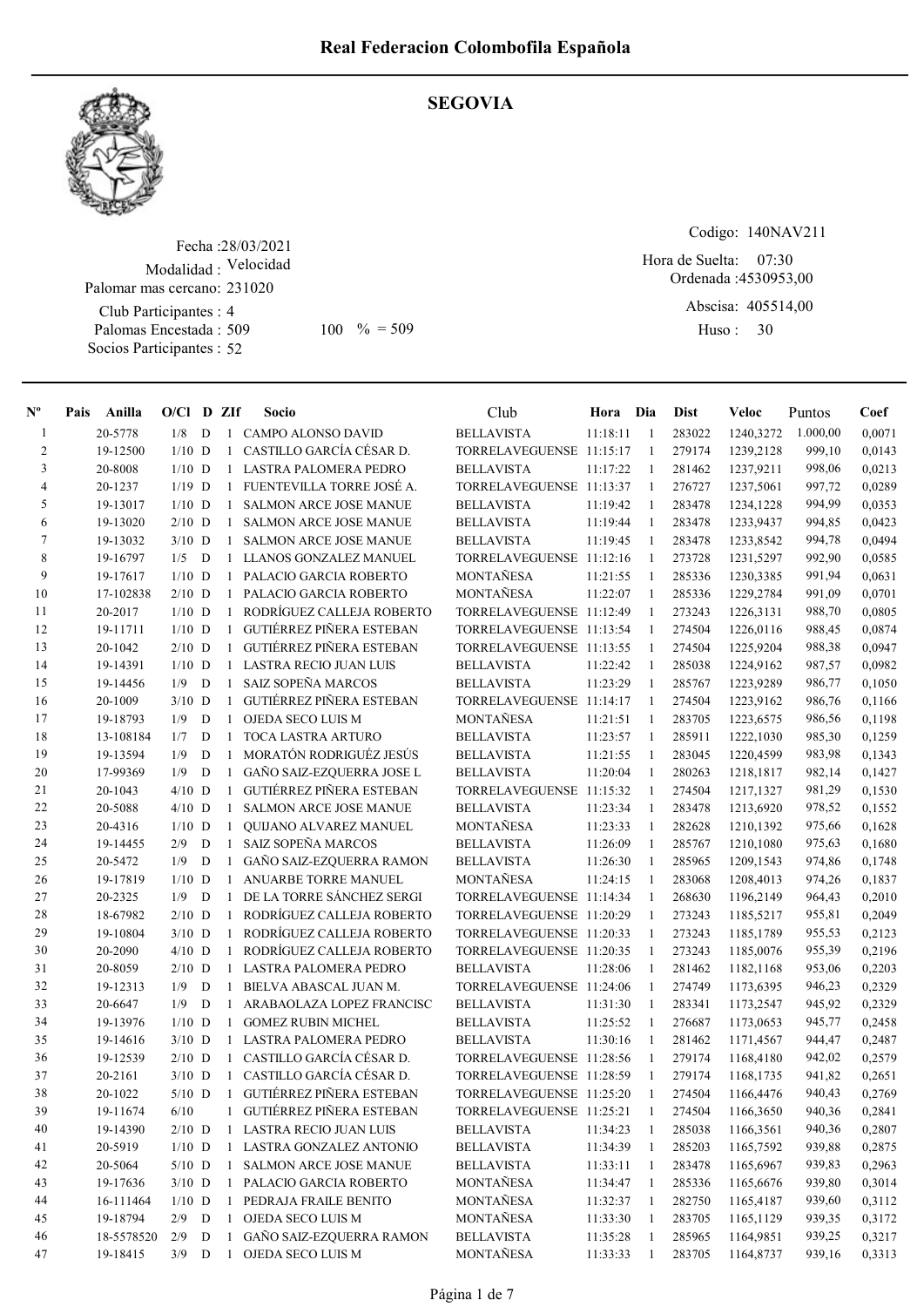| $\mathbf{N}^{\mathbf{o}}$ | Pais | Anilla              | $O/C1$ D ZIf    |             |              | Socio                                                  | Club                                                 | Hora                 | Dia                | <b>Dist</b>      | Veloc                  | Puntos           | Coef             |
|---------------------------|------|---------------------|-----------------|-------------|--------------|--------------------------------------------------------|------------------------------------------------------|----------------------|--------------------|------------------|------------------------|------------------|------------------|
| 48                        |      | 19-13300            | $1/10$ D        |             |              | 1 LOPEZ MARTINEZ FELIX                                 | <b>BELLAVISTA</b>                                    | 11:31:17             | $\overline{1}$     | 281005           | 1164,6266              | 938,96           | 0,3416           |
| 49                        |      | 19-13166            | 1/9             | D           | $\mathbf{1}$ | DIEGO MARTIN GABRIEL                                   | <b>BELLAVISTA</b>                                    | 11:35:11             | -1                 | 285139           | 1162,9624              | 937,62           | 0,3437           |
| 50                        |      | 20-572              | 1/9             | D           | $\mathbf{1}$ | TANDEM BLANCA Y MANUEL QU                              | TORRELAVEGUENSE 11:23:40                             |                      | $\mathbf{1}$       | 271300           | 1161,0556              | 936,08           | 0,3686           |
| 51                        |      | 20-579              | 2/9             | D           | $\mathbf{1}$ | TANDEM BLANCA Y MANUEL QU                              | TORRELAVEGUENSE 11:23:42                             |                      | $\mathbf{1}$       | 271300           | 1160,8900              | 935,95           | 0,3760           |
| 52                        |      | 19-16987            | $2/10$ D        |             | $\mathbf{1}$ | ANUARBE TORRE MANUEL                                   | MONTAÑESA                                            | 11:33:52             | -1                 | 283068           | 1160,7490              | 935,84           | 0,3674           |
| 53                        |      | 20-1224             | $2/19$ D        |             | $\mathbf{1}$ | FUENTEVILLA TORRE JOSÉ A.                              | TORRELAVEGUENSE 11:28:28                             |                      | $\mathbf{1}$       | 276727           | 1160,4431              | 935,59           | 0,3830           |
| 54                        |      | 19-13930            | $2/10$ D        |             |              | 1 GOMEZ RUBIN MICHEL                                   | <b>BELLAVISTA</b>                                    | 11:28:48             | $\mathbf{1}$       | 276687           | 1158,6558              | 934,15           | 0,3903           |
| 55                        |      | 19-11430            | 1/8             | D           | $\mathbf{1}$ | <b>GUTIÉRREZ MERINO J.JAVIER</b>                       | TORRELAVEGUENSE 11:12:45                             |                      | -1                 | 257832           | 1157,4949              | 933,21           | 0,4266           |
| 56                        |      | 19-14288            | $2/10$ D        |             | $\mathbf{1}$ | LASTRA GONZALEZ ANTONIO                                | <b>BELLAVISTA</b>                                    | 11:36:34             | $\mathbf{1}$       | 285203           | 1156,6973              | 932,57           | 0,3927           |
| 57                        |      | 18-64652            | 1/8             | D           | $\mathbf{1}$ | <b>LOPEZ MARTINEZ MANUEL</b>                           | <b>MONTAÑESA</b>                                     | 11:31:21             | 1                  | 279149           | 1156,6149              | 932,50           | 0,4084           |
| 58                        |      | 19-14830            | 2/9             | D           | $\mathbf{1}$ | GAÑO SAIZ-EZQUERRA JOSE L                              | <b>BELLAVISTA</b>                                    | 11:32:25             | 1                  | 280263           | 1156,1210              | 932,10           | 0,4139           |
| 59                        |      | 19-13533            | 1/9             | D           | $\mathbf{1}$ | LOPEZ MARTINEZ PEDRO-JESU                              | <b>BELLAVISTA</b>                                    | 11:35:47             | $\mathbf{1}$       | 284107           | 1155,9246              | 931,95           | 0,4153           |
| 60                        |      | 19-18714            | $2/10$ D        |             | $\mathbf{1}$ | QUIJANO ALVAREZ MANUEL                                 | MONTAÑESA                                            | 11:34:46             | 1                  | 282628           | 1154,6834              | 930,95           | 0,4246           |
| 61                        |      | 20-5573             | 1/9             | D           | $\mathbf{1}$ | <b>GAÑO CANTO LUIS</b>                                 | <b>BELLAVISTA</b>                                    | 11:37:38             | -1                 | 285800           | 1154,1257              | 930,50           | 0,4269           |
| 62                        |      | 20-6022             | 2/10            | D           | $\mathbf{1}$ | LOPEZ MARTINEZ FELIX                                   | <b>BELLAVISTA</b>                                    | 11:33:40             | $\mathbf{1}$       | 281005           | 1153,2353              | 929,78           | 0,4413           |
| 63                        |      | 19-13550            | 2/9             | D           | $\mathbf{1}$ | LOPEZ MARTINEZ PEDRO-JESU                              | <b>BELLAVISTA</b>                                    | 11:36:27             | -1                 | 284107           | 1152,7977              | 929,43           | 0,4435           |
| 64                        |      | 20-5107             | 2/8             | D           | $\mathbf{1}$ | <b>CAMPO ALONSO DAVID</b>                              | <b>BELLAVISTA</b>                                    | 11:35:47             | -1                 | 283022           | 1151,5101              | 928,39           | 0,4523           |
| 65                        |      | 18-64822            | $2/10$ D        |             | $\mathbf{1}$ | PEDRAJA FRAILE BENITO                                  | <b>MONTAÑESA</b>                                     | 11:35:50             | $\mathbf{1}$       | 282750           | 1150,1695              | 927,31           | 0,4598           |
| 66                        |      | 20-5835             | 3/8             | D           | $\mathbf{1}$ | <b>CAMPO ALONSO DAVID</b>                              | <b>BELLAVISTA</b>                                    | 11:36:16             | $\mathbf{1}$       | 283022           | 1149,2501              | 926,57           | 0,4664           |
| 67                        |      | 19-18701            | $3/10$ D        |             | $\mathbf{1}$ | QUIJANO ALVAREZ MANUEL                                 | <b>MONTAÑESA</b>                                     | 11:35:59             | 1                  | 282628           | 1148,9722              | 926,34           | 0,4741           |
| 68                        |      | 18-69234            | 3/9             | $\mathbf D$ | $\mathbf{1}$ | GAÑO SAIZ-EZQUERRA RAMON<br>CASTILLO GARCÍA CÉSAR D.   | <b>BELLAVISTA</b>                                    | 11:39:10             | $\mathbf{1}$       | 285965           | 1147,6856              | 925,30           | 0,4756           |
| 69                        |      | 20-2165             | $4/10$ D        |             | $\mathbf{1}$ |                                                        | TORRELAVEGUENSE 11:33:17<br>TORRELAVEGUENSE 11:28:59 |                      | 1                  | 279174           | 1147,5262              | 925,18           | 0,4943           |
| 70                        |      | 19-16876            | 1/9             | D           | $\mathbf{1}$ | SANTIAGO PÉREZ EMILIO<br>1 CASTILLO GARCÍA CÉSAR D.    | TORRELAVEGUENSE 11:33:20                             |                      | -1                 | 274206<br>279174 | 1147,3855              | 925,06           | 0,5106           |
| 71<br>72                  |      | 19-12435<br>20-5752 | $5/10$ D<br>1/8 | D           | $\mathbf{1}$ | <b>ISA GUTIERREZ JUAN ANTON</b>                        | <b>BELLAVISTA</b>                                    | 11:38:16             | -1<br>1            | 284733           | 1147,2904<br>1146,8837 | 924,99           | 0,5086<br>0,5057 |
| 73                        |      | 20-194              | 2/9             | D           | $\mathbf{1}$ | BIELVA ABASCAL JUAN M.                                 | TORRELAVEGUENSE 11:29:44                             |                      | -1                 | 274749           | 1146,0609              | 924,66<br>923,99 | 0,5314           |
| 74                        |      | 19-17889            | $3/10$ D        |             | $\mathbf{1}$ | ANUARBE TORRE MANUEL                                   | <b>MONTAÑESA</b>                                     | 11:37:00             | $\mathbf{1}$       | 283068           | 1146,0243              | 923,96           | 0,5228           |
| 75                        |      | 19-17805            | $4/10$ D        |             | $\mathbf{1}$ | ANUARBE TORRE MANUEL                                   | MONTAÑESA                                            | 11:37:01             | -1                 | 283068           | 1145,9470              | 923,90           | 0,5299           |
| 76                        |      | 18-64334            | $4/10$ D        |             | $\mathbf{1}$ | PALACIO GARCIA ROBERTO                                 | <b>MONTAÑESA</b>                                     | 11:39:08             | -1                 | 285336           | 1145,3144              | 923,39           | 0,5327           |
| 77                        |      | 20-106              | 3/9             | D           | $\mathbf{1}$ | BIELVA ABASCAL JUAN M.                                 | TORRELAVEGUENSE 11:30:06                             |                      | $\mathbf{1}$       | 274749           | 1144,3107              | 922,58           | 0,5605           |
| 78                        |      | 18-69537            | $3/10$ D        |             | $\mathbf{1}$ | LASTRA RECIO JUAN LUIS                                 | <b>BELLAVISTA</b>                                    | 11:39:21             | $\mathbf{1}$       | 285038           | 1143,1241              | 921,63           | 0,5473           |
| 79                        |      | 16-112038           | 1/9             | D           | $\mathbf{1}$ | DOMINGO DEL SOLAR GONZALO                              | <b>MONTAÑESA</b>                                     | 11:37:44             | -1                 | 282971           | 1142,2403              | 920,91           | 0,5584           |
| 80                        |      | 20-3349             | 1/9             | D           | 1            | RIVAS ANSORENA J. IGNACIO                              | <b>MONTAÑESA</b>                                     | 11:33:26             | 1                  | 277823           | 1141,2693              | 920,13           | 0,5759           |
| 81                        |      | 20-5383             | 1/9             | D           | $\mathbf{1}$ | GONZÁLEZ PÉREZ JUAN MANUE                              | <b>BELLAVISTA</b>                                    | 11:39:21             | 1                  | 284462           | 1140,8141              | 919,76           | 0,5695           |
| 82                        |      | 20-3607             | $5/10$ D        |             | $\mathbf{1}$ | ANUARBE TORRE MANUEL                                   | MONTAÑESA                                            | 11:38:09             | 1                  | 283068           | 1140,7133              | 919,68           | 0,5794           |
| 83                        |      | 20-6312             | $4/10$ D        |             | $\mathbf{1}$ | <b>LASTRA RECIO JUAN LUIS</b>                          | <b>BELLAVISTA</b>                                    | 11:39:58             | 1                  | 285038           | 1140,3040              | 919,35           | 0,5824           |
| 84                        |      | 19-18197            | $3/10$ D        |             |              | 1 PEDRAJA FRAILE BENITO                                | MONTAÑESA                                            | 11:38:11             | 1                  | 282750           | 1139,2788              | 918,53           | 0,5942           |
| 85                        |      | 20-5545             | 3/9             | D           | $\mathbf{1}$ | LOPEZ MARTINEZ PEDRO-JESU                              | BELLAVISTA                                           | 11:39:29             |                    | 284107           | 1138,7815              | 918,12           | 0,5984           |
| 86                        |      | 20-2307             | 2/9             | D           |              | 1 DE LA TORRE SÁNCHEZ SERGI                            | TORRELAVEGUENSE 11:26:13                             |                      |                    | 268630           | 1137,2187              | 916,86           | 0,6403           |
| 87                        |      | 19-19011            | 2/9             | D           | $\mathbf{1}$ | DOMINGO DEL SOLAR GONZALO                              | MONTAÑESA                                            | 11:39:03             | 1                  | 282971           | 1136,2016              | 916,04           | 0,6149           |
| 88                        |      | 14-102133           | 2/9             | D           | $\mathbf{1}$ | DIEGO MARTIN GABRIEL                                   | <b>BELLAVISTA</b>                                    | 11:41:04             | -1                 | 285139           | 1135,7103              | 915,65           | 0,6172           |
| 89                        |      | 20-8003             | $4/10$ D        |             |              | 1 LASTRA PALOMERA PEDRO                                | <b>BELLAVISTA</b>                                    | 11:37:54             | -1                 | 281462           | 1135,3852              | 915,39           | 0,6324           |
| 90                        |      | 20-8016             | $5/10$ D        |             |              | 1 LASTRA PALOMERA PEDRO                                | <b>BELLAVISTA</b>                                    | 11:37:55             | $\mathbf{1}$       | 281462           | 1135,3089              | 915,33           | 0,6395           |
| 91                        |      | 20-5070             | 6/10            |             |              | 1 SALMON ARCE JOSE MANUE                               | <b>BELLAVISTA</b>                                    | 11:39:42             | 1                  | 283478           | 1135,2743              | 915,30           | 0,6420           |
| 92                        |      | 20-6759             | $3/10$ D        |             | $\mathbf{1}$ | <b>GOMEZ RUBIN MICHEL</b>                              | <b>BELLAVISTA</b>                                    | 11:33:49             | 1                  | 276687           | 1134,8158              | 914,93           | 0,6650           |
| 93                        |      | 19-14310            | $3/10$ D        |             |              | 1 LASTRA GONZALEZ ANTONIO                              | <b>BELLAVISTA</b>                                    | 11:41:35             | 1                  | 285203           | 1133,6323              | 913,97           | 0,6522           |
| 94                        |      | 19-14938            | $2/9$ D         |             |              | 1 MORATÓN RODRIGUÉZ JESÚS                              | <b>BELLAVISTA</b>                                    | 11:39:51             | -1                 | 283045           | 1132,8597              | 913,35           | 0,6642           |
| 95                        |      | 19-18461            | $2/8$           | D           |              | 1 LOPEZ MARTINEZ MANUEL                                | MONTAÑESA                                            | 11:36:27             | -1                 | 279149           | 1132,6801              | 913,21           | 0,6806           |
| 96                        |      | 18-64725            | 3/8             | D           |              | 1 LOPEZ MARTINEZ MANUEL                                | MONTAÑESA                                            | 11:36:29             | 1                  | 279149           | 1132,5269              | 913,08           | 0,6878           |
| 97                        |      | 20-3491             | 4/8             | D           |              | 1 LOPEZ MARTINEZ MANUEL                                | MONTAÑESA                                            | 11:36:30             | 1                  | 279149           | 1132,4503              | 913,02           | 0,6950           |
| 98                        |      | 19-17162            | 2/9             | D           | $\mathbf{1}$ | RIVAS ANSORENA J. IGNACIO                              | MONTAÑESA                                            | 11:35:23             | 1                  | 277823           | 1132,2000              | 912,82           | 0,7055           |
| 99                        |      | 20-5168             | 3/9             | D           |              | 1 GAÑO SAIZ-EZQUERRA JOSE L                            | <b>BELLAVISTA</b>                                    | 11:37:42             | 1                  | 280263           | 1131,4614              | 912,22           | 0,7065           |
| 100                       |      | 18-64000<br>20-8046 | 3/9<br>$6/10$   | D           |              | 1 RIVAS ANSORENA J. IGNACIO<br>1 LASTRA PALOMERA PEDRO | MONTAÑESA<br><b>BELLAVISTA</b>                       | 11:35:38             | -1                 | 277823<br>281462 | 1131,0476<br>1130,8994 | 911,89<br>911,77 | 0,7199<br>0,7177 |
| 101<br>102                |      | 19-17649            | $5/10$ D        |             |              | 1 PALACIO GARCIA ROBERTO                               | MONTAÑESA                                            | 11:38:53<br>11:42:19 | -1<br>$\mathbf{1}$ | 285336           | 1130,8647              | 911,74           | 0,7149           |
| 103                       |      | 19-11033            | $3/19$ D        |             |              | 1 FUENTEVILLA TORRE JOSÉ A.                            | TORRELAVEGUENSE 11:34:55                             |                      | 1                  | 276727           | 1129,8823              | 910,95           | 0,7444           |
| 104                       |      | 20-5388             | $2/9$ D         |             | $\mathbf{1}$ | GONZÁLEZ PÉREZ JUAN MANUE                              | <b>BELLAVISTA</b>                                    | 11:42:09             | 1                  | 284462           | 1128,1459              | 909,55           | 0,7312           |
| 105                       |      | 19-11095            | $4/19$ D        |             | $\mathbf{1}$ | FUENTEVILLA TORRE JOSÉ A.                              | TORRELAVEGUENSE 11:35:26                             |                      | 1                  | 276727           | 1127,5037              | 909,03           | 0,7589           |
| 106                       |      | 19-11087            | $5/19$ D        |             |              | 1 FUENTEVILLA TORRE JOSÉ A.                            | TORRELAVEGUENSE 11:35:29                             |                      | 1                  | 276727           | 1127,2741              | 908,85           | 0,7661           |
| 107                       |      | 19-19063            | $3/10$ D        |             |              | 1 LOPEZ MARTINEZ FELIX                                 | <b>BELLAVISTA</b>                                    | 11:39:17             | -1                 | 281005           | 1127,2515              | 908,83           | 0,7616           |
| 108                       |      | 19-11100            | 6/19            |             |              | 1 FUENTEVILLA TORRE JOSÉ A.                            | TORRELAVEGUENSE 11:35:33                             |                      | -1                 | 276727           | 1126,9680              | 908,60           | 0,7806           |
| 109                       |      | 19-13363            | $1/9$ D         |             | 1            | <b>BOLADO SATURIO MIGUEL</b>                           | <b>BELLAVISTA</b>                                    | 11:42:43             | 1                  | 284731           | 1126,6807              | 908,37           | 0,7656           |
| 110                       |      | 19-11036            | 7/19            |             |              | 1 FUENTEVILLA TORRE JOSÉ A.                            | TORRELAVEGUENSE 11:35:44                             |                      | 1                  | 276727           | 1126,1272              | 907,92           | 0,7950           |
| 111                       |      | 20-5745             | 2/8             | D           | $\mathbf{1}$ | ISA GUTIERREZ JUAN ANTON                               | <b>BELLAVISTA</b>                                    | 11:42:52             | $\mathbf{1}$       | 284733           | 1126,0203              | 907,84           | 0,7797           |
| 112                       |      | 19-11826            | 3/9             | D           |              | 1 DE LA TORRE SÁNCHEZ SERGI                            | TORRELAVEGUENSE 11:28:34                             |                      | 1                  | 268630           | 1126,0165              | 907,83           | 0,8339           |
| 113                       |      | 19-17883            | 2/9             | D           | $\mathbf{1}$ | <b>BOLADO SATURIO MIGUEL</b>                           | <b>BELLAVISTA</b>                                    | 11:42:52             | 1                  | 284731           | 1126,0124              | 907,83           | 0,7937           |
| 114                       |      | 19-11126            | 8/19            |             |              | 1 FUENTEVILLA TORRE JOSÉ A.                            | TORRELAVEGUENSE 11:35:50                             |                      | -1                 | 276727           | 1125,6692              | 907,55           | 0,8239           |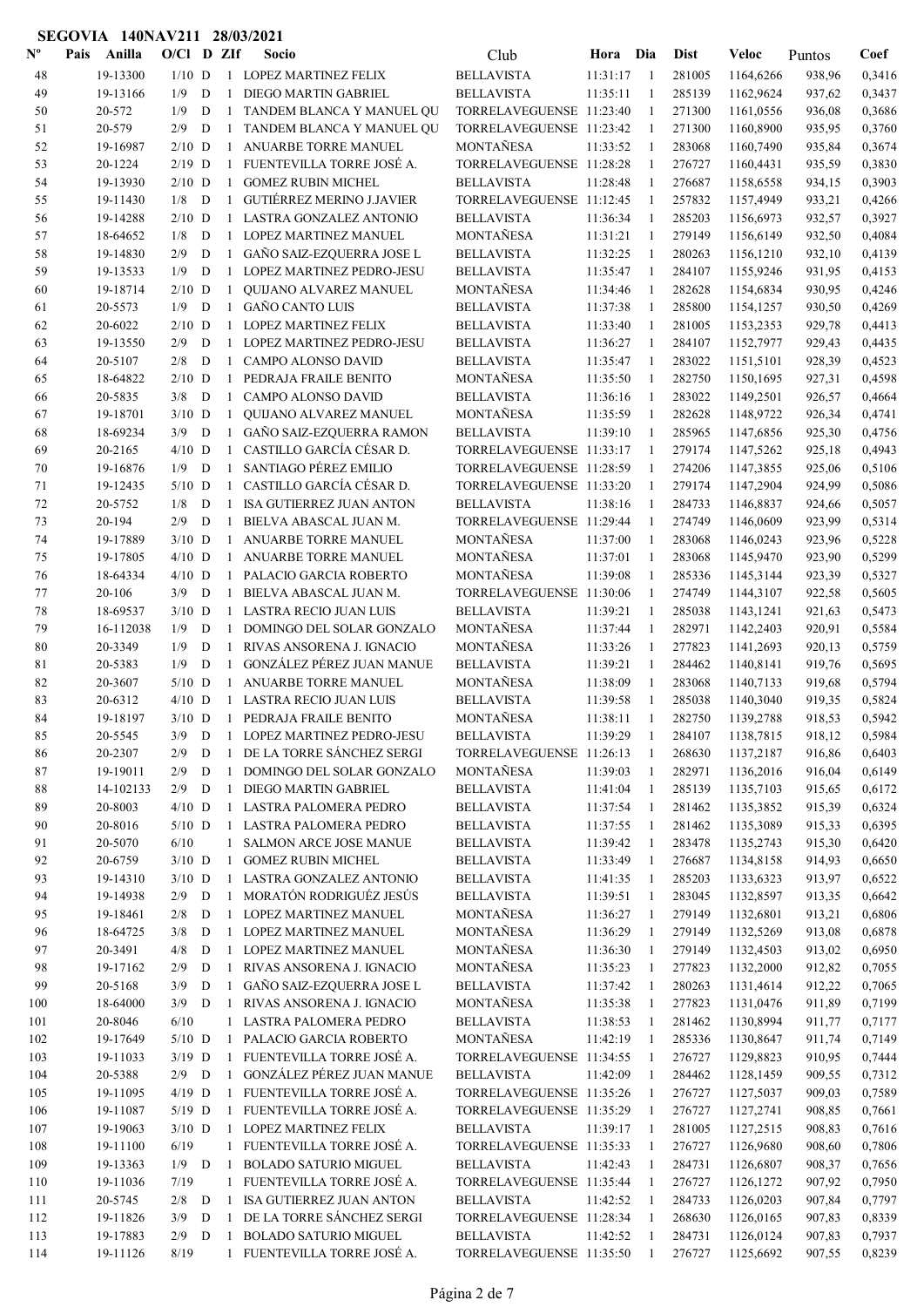| $N^{\text{o}}$ | Anilla<br>Pais      | 17011A<br>$O/CI$ D ZIf |             | 20/VJ        | Socio                                                    | Club                                                 | Hora Dia   |              | Dist             | Veloc                  | Puntos           | Coef             |
|----------------|---------------------|------------------------|-------------|--------------|----------------------------------------------------------|------------------------------------------------------|------------|--------------|------------------|------------------------|------------------|------------------|
| 115            | 19-13359            | 3/9                    | D           | $\mathbf{1}$ | <b>BOLADO SATURIO MIGUEL</b>                             | <b>BELLAVISTA</b>                                    | 11:42:57   | -1           | 284731           | 1125,6414              | 907,53           | 0,8078           |
| 116            | 20-2344             | 4/9                    | D           | -1           | DE LA TORRE SÁNCHEZ SERGI                                | TORRELAVEGUENSE 11:28:41                             |            | $\mathbf{1}$ | 268630           | 1125,4661              | 907,39           | 0,8636           |
| 117            | 19-11040            | 9/19                   |             | 1            | FUENTEVILLA TORRE JOSÉ A.                                | TORRELAVEGUENSE 11:36:04                             |            | -1           | 276727           | 1124,6017              | 906,69           | 0,8456           |
| 118            | 20-2181             | 6/10                   |             | 1            | CASTILLO GARCÍA CÉSAR D.                                 | TORRELAVEGUENSE 11:38:21                             |            | 1            | 279174           | 1124,1152              | 906,30           | 0,8454           |
| 119            | 20-2177             | 7/10                   |             | $\mathbf{1}$ | CASTILLO GARCÍA CÉSAR D.                                 | TORRELAVEGUENSE 11:38:23                             |            | 1            | 279174           | 1123,9643              | 906,18           | 0,8525           |
| 120            | 20-5063             | 7/10                   |             | $\mathbf{1}$ | <b>SALMON ARCE JOSE MANUE</b>                            | <b>BELLAVISTA</b>                                    | 11:42:28   | -1           | 283478           | 1122,8334              | 905,27           | 0,8466           |
| 121            | 20-6192             | 3/9                    | D           | $\mathbf{1}$ | MORATÓN RODRIGUÉZ JESÚS                                  | <b>BELLAVISTA</b>                                    | 11:42:07   | -1           | 283045           | 1122,6747              | 905,14           | 0,8550           |
| 122            | 19-17637            | 6/10                   |             | $1\,$        | PALACIO GARCIA ROBERTO                                   | MONTAÑESA                                            | 11:44:14   | 1            | 285336           | 1122,3391              | 904,87           | 0,8551           |
| 123            | 18-64613            | $5/8$ D                |             | -1           | LOPEZ MARTINEZ MANUEL                                    | MONTAÑESA                                            | 11:38:49   | $\mathbf{1}$ | 279149           | 1121,9064              | 904,52           | 0,8812           |
| 124            | 19-11035            | 10/19                  |             |              | 1 FUENTEVILLA TORRE JOSÉ A.                              | TORRELAVEGUENSE 11:36:48                             |            | -1           | 276727           | 1121,2601              | 904,00           | 0,8962           |
| 125            | 20-1257             | 11/19                  |             |              | 1 FUENTEVILLA TORRE JOSÉ A.                              | TORRELAVEGUENSE 11:36:55                             |            | -1           | 276727           | 1120,7303              | 903,57           | 0,9034           |
| 126            | 20-6354             | $5/10$ D               |             |              | 1 LASTRA RECIO JUAN LUIS                                 | <b>BELLAVISTA</b>                                    | 11:44:24   | -1           | 285038           | 1120,4324              | 903,33           | 0,8841           |
| 127            | 20-5393             | 3/9                    | D           | -1           | GONZÁLEZ PÉREZ JUAN MANUE                                | <b>BELLAVISTA</b>                                    | 11:43:56   | -1           | 284462           | 1120,2232              | 903,16           | 0,8929           |
| 128            | 19-11056            | 12/19                  |             |              | 1 FUENTEVILLA TORRE JOSÉ A.                              | TORRELAVEGUENSE 11:37:05                             |            | -1           | 276727           | 1119,9744              | 902,96           | 0,9251           |
| 129            | 20-6084             | 3/9                    | D           | 1            | <b>SAIZ SOPEÑA MARCOS</b>                                | <b>BELLAVISTA</b>                                    | 11:45:19   | -1           | 285767           | 1119,2650              | 902,39           | 0,9028           |
| 130            | 20-3885             | 1/9                    | D           | $\mathbf{1}$ | ALONSO RODRIGUEZ MANUEL                                  | MONTAÑESA                                            | 11:43:48   | -1           | 284040           | 1119,1489              | 902,30           | 0,9154           |
| 131            | 20-8100             | 3/9                    | D           | -1           | DIEGO MARTIN GABRIEL                                     | <b>BELLAVISTA</b>                                    | 11:45:13   | -1           | 285139           | 1117,2429              | 900,76           | 0,9189           |
| 132            | 20-6367             | 4/9                    | D           | $\mathbf{1}$ | DIEGO MARTIN GABRIEL                                     | <b>BELLAVISTA</b>                                    | 11:45:19   | -1           | 285139           | 1116,8053              | 900,41           | 0,9259           |
| 133            | 20-108              | 4/9                    | D           | $\mathbf{1}$ | BIELVA ABASCAL JUAN M.                                   | TORRELAVEGUENSE 11:36:04                             |            | -1           | 274749           | 1116,5633              | 900,21           | 0,9682           |
| 134            | 19-12067            | 1/9                    | D           | $\mathbf{1}$ | OBESO QUINTANAL AMADO M.                                 | TORRELAVEGUENSE 11:24:15                             |            | $\mathbf{1}$ | 261350           | 1115,6884              | 899,51           | 1,0254           |
| 135            | 18-68341            | 2/5                    | D           | -1           | LLANOS GONZALEZ MANUEL                                   | TORRELAVEGUENSE 11:35:43                             |            | $\mathbf{1}$ | 273728           | 1113,9985              | 898,14           | 0,9864           |
| 136            | 18-66009            | $4/10$ D               |             | -1           | QUIJANO ALVAREZ MANUEL                                   | MONTAÑESA                                            | 11:43:51   | -1           | 282628           | 1113,3662              | 897,63           | 0,9624           |
| 137            | 20-5795             | 4/8                    | D           | $\mathbf{1}$ | CAMPO ALONSO DAVID                                       | <b>BELLAVISTA</b>                                    | 11:44:16   | -1           | 283022           | 1113,0912              | 897,41           | 0,9681           |
| 138            | 20-6803             | $4/10$ D               |             | 1            | <b>GOMEZ RUBIN MICHEL</b>                                | <b>BELLAVISTA</b>                                    | 11:38:40   | -1           | 276687           | 1112,6823              | 897,08           | 0,9975           |
| 139            | 19-17882            | 4/9                    | D           | -1           | <b>BOLADO SATURIO MIGUEL</b>                             | <b>BELLAVISTA</b>                                    | 11:45:55   | -1           | 284731           | 1112,5926              | 897,01           | 0,9764           |
| 140            | 19-11030            | 13/19                  |             |              | 1 FUENTEVILLA TORRE JOSÉ A.                              | TORRELAVEGUENSE 11:38:58                             |            | 1            | 276727           | 1111,5022              | 896,13           | 1,0118           |
| 141            | 20-529              | 3/9                    | D           | -1           | TANDEM BLANCA Y MANUEL QU                                | TORRELAVEGUENSE 11:34:21                             |            | 1            | 271300           | 1110,2926              | 895,16           | 1,0394           |
| 142            | 16-111784           | 4/9                    | D           | -1           | RIVAS ANSORENA J. IGNACIO                                | MONTAÑESA<br>MONTAÑESA                               | 11:40:14   | 1            | 277823           | 1110,2558              | 895,13           | 1,0222           |
| 143            | 20-2665<br>19-11008 | $4/10$ D<br>14/19      |             | -1           | PEDRAJA FRAILE BENITO<br>1 FUENTEVILLA TORRE JOSÉ A.     | TORRELAVEGUENSE 11:39:35                             | 11:44:49   | 1            | 282750<br>276727 | 1109,6213<br>1108,7559 | 894,61<br>893,92 | 1,0115<br>1,0407 |
| 144<br>145     | 20-1177             | 15/19                  |             |              | 1 FUENTEVILLA TORRE JOSÉ A.                              | TORRELAVEGUENSE 11:39:39                             |            | 1<br>-1      | 276727           | 1108,4598              | 893,68           | 1,0480           |
| 146            | 20-3687             | 1/5                    | D           | $\mathbf{1}$ | PINEY ROMAN VICENTE                                      | MONTAÑESA                                            | 11:46:14   | 1            | 283484           | 1106,3510              | 891,98           | 1,0300           |
| 147            | 20-6529             | 2/7                    | D           | $\mathbf{1}$ | TOCA LASTRA ARTURO                                       | <b>BELLAVISTA</b>                                    | 11:48:36   | -1           | 285911           | 1105,6110              | 891,38           | 1,0283           |
| 148            | 19-12034            | 2/9                    | D           | -1           | OBESO QUINTANAL AMADO M.                                 | TORRELAVEGUENSE 11:26:29                             |            | -1           | 261350           | 1105,1519              | 891,01           | 1,1326           |
| 149            | 19-14294            |                        | $4/10$ D    | -1           | LASTRA GONZALEZ ANTONIO                                  | <b>BELLAVISTA</b>                                    | 11:48:06   | -1           | 285203           | 1105,0097              | 890,90           | 1,0449           |
| 150            | 20-6297             | 6/10                   |             |              | 1 LASTRA RECIO JUAN LUIS                                 | <b>BELLAVISTA</b>                                    | 11:48:00   | -1           | 285038           | 1104,7984              | 890,73           | 1,0525           |
| 151            | 20-5915             |                        | $5/10$ D    |              | 1 LASTRA GONZALEZ ANTONIO                                | <b>BELLAVISTA</b>                                    | 11:48:13   | -1           | 285203           | 1104,5104              | 890,49           | 1.0589           |
| 152            | 20-8115             |                        |             |              | 3/7 D 1 TOCA LASTRA ARTURO                               | <b>BELLAVISTA</b>                                    | 11:49:03 1 |              |                  | 285911 1103,6904       | 889,83           | 1,0633           |
| 153            | 19-14296            | 6/10                   |             |              | 1 LASTRA GONZALEZ ANTONIO                                | <b>BELLAVISTA</b>                                    | 11:48:28   | $\mathbf{1}$ | 285203           | 1103,4421              | 889,63           | 1,0729           |
| 154            | 19-16872            | 2/9                    | D           | -1           | SANTIAGO PÉREZ EMILIO                                    | TORRELAVEGUENSE 11:38:33                             |            | 1            | 274206           | 1103,2227              | 889,46           | 1,1232           |
| 155            | 20-5494             | 4/9                    | $\mathbf D$ | $\mathbf{1}$ | GAÑO SAIZ-EZQUERRA RAMON                                 | <b>BELLAVISTA</b>                                    | 11:49:13   | -1           | 285965           | 1103,1891              | 889,43           | 1,0840           |
| 156            | 19-14339            | 5/9                    | $\mathbf D$ | $\mathbf{1}$ | GAÑO SAIZ-EZQUERRA RAMON                                 | <b>BELLAVISTA</b>                                    | 11:49:15   | -1           | 285965           | 1103,0473              | 889,31           | 1,0910           |
| 157            | 19-12295            | 3/9                    | D           | $\mathbf{1}$ | SANTIAGO PÉREZ EMILIO                                    | TORRELAVEGUENSE 11:38:38                             |            | -1           | 274206           | 1102,8529              | 889,16           | 1,1451           |
| 158            | 17-104305           | 1/8                    | D           | $\mathbf{1}$ | CASTILLO DE LA HOZ VICTOR                                | MONTAÑESA                                            | 11:38:59   | 1            | 274372           | 1101,9693              | 888,45           | 1,1517           |
| 159            | 20-5825             | 5/8                    | D           | $\mathbf{1}$ | CAMPO ALONSO DAVID                                       | <b>BELLAVISTA</b>                                    | 11:46:51   | 1            | 283022           | 1101,8960              | 888,39           | 1,1236           |
| 160            | 20-3372             | 5/9                    | D           | 1            | RIVAS ANSORENA J. IGNACIO                                | MONTAÑESA                                            | 11:42:27   | 1            | 277823           | 1100,5070              | 887,27           | 1,1518           |
| 161            | 20-5564             | 2/9                    | D           | 1            | <b>GAÑO CANTO LUIS</b>                                   | <b>BELLAVISTA</b>                                    | 11:49:55   | -1           | 285800           | 1099,5832              | 886,52           | 1,1267           |
| 162            | 20-6086             | 4/9                    | D           | $\mathbf{1}$ | SAIZ SOPEÑA MARCOS                                       | <b>BELLAVISTA</b>                                    | 11:49:55   | -1           | 285767           | 1099,4562              | 886,42           | 1,1338           |
| 163            | 20-4317             |                        | $5/10$ D    | $\mathbf{1}$ | <b>OUIJANO ALVAREZ MANUEL</b>                            | MONTAÑESA                                            | 11:47:58   | -1           | 282628           | 1095,5989              | 883,31           | 1,1535           |
| 164            | 20-593              | 4/9                    | D           | $\mathbf{1}$ | TANDEM BLANCA Y MANUEL QU                                | TORRELAVEGUENSE 11:37:52                             |            | 1            | 271300           | 1094,5401              | 882,46           | 1,2090           |
| 165            | 20-1204             | 16/19                  |             | $\mathbf{1}$ | FUENTEVILLA TORRE JOSÉ A.                                | TORRELAVEGUENSE 11:42:51                             |            | 1            | 276727           | 1094,4315              | 882,37           | 1,1925           |
| 166            | 19-11693            | 7/10                   |             | $\mathbf{1}$ | GUTIÉRREZ PIÑERA ESTEBAN                                 | TORRELAVEGUENSE 11:41:28                             |            | 1            | 274504           | 1091,6119              | 880,09           | 1,2095           |
| 167            | 20-1987             |                        | $3/5$ D     |              | 1 LLANOS GONZALEZ MANUEL                                 | TORRELAVEGUENSE 11:40:53                             |            | 1            | 273728           | 1091,0569              | 879,65           | 1,2202           |
| 168            | 19-11649            | $8/10$                 |             |              | 1 GUTIÉRREZ PIÑERA ESTEBAN                               | TORRELAVEGUENSE 11:41:39                             |            | 1            | 274504           | 1090,8166              | 879,45           | 1,2240           |
| 169            | 16-119248           | $2/8$ D                |             | $\mathbf{1}$ | <b>GUTIÉRREZ MERINO J.JAVIER</b>                         | TORRELAVEGUENSE 11:26:22                             |            | -1           | 257832           | 1090,8137              | 879,45           | 1,3109           |
| 170            | 20-2030             | $5/10$ D               |             | $\mathbf{1}$ | RODRÍGUEZ CALLEJA ROBERTO                                | TORRELAVEGUENSE 11:40:51                             |            | 1            | 273243           | 1089,2685              | 878,21           | 1,2443           |
| 171            | 20-277              |                        | $1/10$ D    | $\mathbf{1}$ | FERNÁNDEZ GONZÁLEZ JAVIER                                | TORRELAVEGUENSE 11:30:30                             |            |              | 261361           | 1086,7401              | 876,17           | 1,3085           |
| 172            | 20-236              | $2/10$ D               |             |              | 1 FERNÁNDEZ GONZÁLEZ JAVIER                              | TORRELAVEGUENSE 11:30:52                             |            |              | 261361           | 1085,0858              | 874,83           | 1,3162           |
| 173            | 20-278<br>20-1309   | $3/10$ D<br>3/8        | D           | $\mathbf{1}$ | 1 FERNÁNDEZ GONZÁLEZ JAVIER<br>GUTIÉRREZ MERINO J.JAVIER | TORRELAVEGUENSE 11:30:56<br>TORRELAVEGUENSE 11:27:50 |            | -1           | 261361<br>257832 | 1084,7856              | 874,59           | 1,3238           |
| 174<br>175     | 20-118              | 5/9                    | D           | $\mathbf{1}$ | BIELVA ABASCAL JUAN M.                                   | TORRELAVEGUENSE 11:44:45                             |            | -1<br>-1     | 274749           | 1084,0869<br>1078,5044 | 874,03<br>869,53 | 1,3497<br>1,2739 |
| 176            | 20-5131             | 4/9                    | D           | $\mathbf{1}$ | GAÑO SAIZ-EZQUERRA JOSE L                                | <b>BELLAVISTA</b>                                    | 11:50:53   | 1            | 280263           | 1074,2848              | 866,13           | 1,2560           |
| 177            | 20-1980             | 4/5                    | D           |              | 1 LLANOS GONZALEZ MANUEL                                 | TORRELAVEGUENSE 11:44:58                             |            | -1           | 273728           | 1073,5835              | 865,56           | 1,2933           |
| 178            | 18-67049            | 3/9                    | D           | 1            | OBESO QUINTANAL AMADO M.                                 | TORRELAVEGUENSE 11:33:39                             |            | 1            | 261350           | 1072,6452              | 864,80           | 1,3622           |
| 179            | 20-5586             | 3/9                    | D           | 1            | <b>GAÑO CANTO LUIS</b>                                   | <b>BELLAVISTA</b>                                    | 11:57:11   | 1            | 285800           | 1069,6775              | 862,41           | 1,2526           |
| 180            | 19-11997            | 1/2                    | $\mathbf D$ | 1            | <b>SAIZ PECHERO JAIME</b>                                | TORRELAVEGUENSE 11:46:49                             |            | 1            | 274658           | 1069,4711              | 862,24           | 1,3107           |
| 181            | 20-6097             |                        | $5/9$ D     | $\mathbf{1}$ | SAIZ SOPEÑA MARCOS                                       | <b>BELLAVISTA</b>                                    | 11:57:19   | 1            | 285767           | 1069,0205              | 861,88           | 1,2668           |
|                |                     |                        |             |              |                                                          |                                                      |            |              |                  |                        |                  |                  |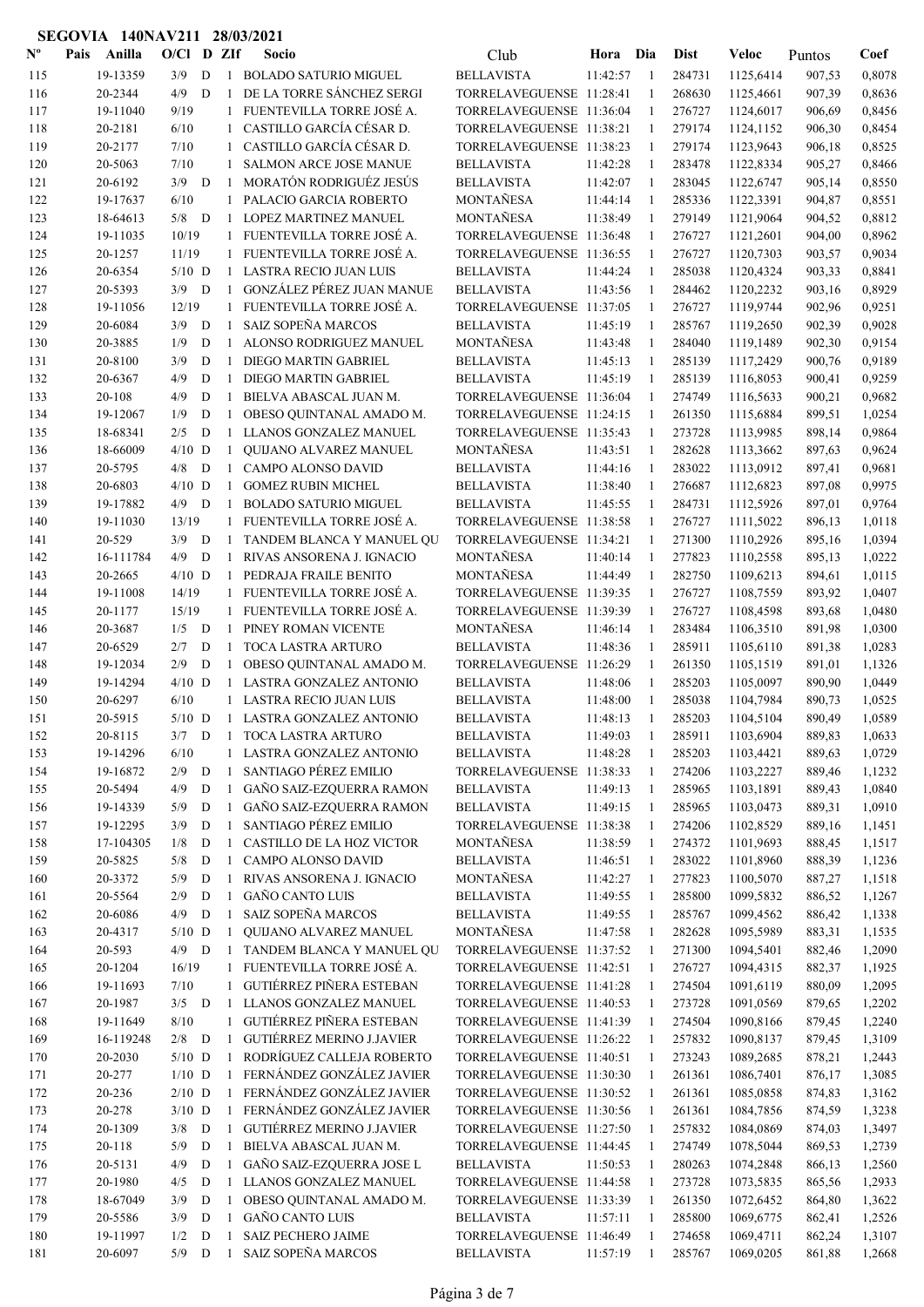| $N^{\text{o}}$ | Pais | Anilla    | $O/C1$ D ZIf |              |              | Socio                           | Club                     | Hora     | Dia          | <b>Dist</b> | Veloc     | Puntos | Coef   |
|----------------|------|-----------|--------------|--------------|--------------|---------------------------------|--------------------------|----------|--------------|-------------|-----------|--------|--------|
| 182            |      | 18-68021  | 6/10         |              |              | 1 RODRÍGUEZ CALLEJA ROBERTO     | TORRELAVEGUENSE 11:46:23 |          | $\mathbf{1}$ | 273243      | 1065,7596 | 859,25 | 1,3321 |
| 183            |      | 20-5903   | $7/10$       |              |              | LASTRA GONZALEZ ANTONIO         | <b>BELLAVISTA</b>        | 11:57:37 | -1           | 285203      | 1065,7146 | 859,22 | 1,2833 |
| 184            |      | 19-11145  | 17/19        |              | $\mathbf{1}$ | FUENTEVILLA TORRE JOSÉ A.       | TORRELAVEGUENSE 11:50:18 |          | -1           | 276727      | 1063,1080 | 857,11 | 1,3298 |
| 185            |      | 19-18193  | $5/10$ D     |              | -1           | PEDRAJA FRAILE BENITO           | MONTAÑESA                | 11:56:09 | -1           | 282750      | 1062,3708 | 856,52 | 1,3086 |
| 186            |      | 19-14388  | 7/10         |              |              | 1 LASTRA RECIO JUAN LUIS        | <b>BELLAVISTA</b>        | 11:58:23 | -1           | 285038      | 1062,0555 | 856,27 | 1,3051 |
| 187            |      | 20-8090   | 5/9          | D            | -1           | <b>DIEGO MARTIN GABRIEL</b>     | <b>BELLAVISTA</b>        | 11:58:39 | -1           | 285139      | 1061,3773 | 855,72 | 1,3116 |
| 188            |      | 19-12533  | 8/10         |              | 1            | CASTILLO GARCÍA CÉSAR D.        | TORRELAVEGUENSE 11:53:29 |          | -1           | 279174      | 1059,5509 | 854,25 | 1,3468 |
| 189            |      | 20-5128   | 5/9          | D            | -1           | GAÑO SAIZ-EZQUERRA JOSE L       | <b>BELLAVISTA</b>        | 11:54:33 | 1            | 280263      | 1059,3952 | 854,12 | 1,3487 |
| 190            |      | $20 - 21$ | 4/9          | ${\bf D}$    | -1           | OBESO QUINTANAL AMADO M.        | TORRELAVEGUENSE 11:36:49 |          | 1            | 261350      | 1058,8831 | 853,71 | 1,4540 |
| 191            |      | 20-719    | 6/9          |              | 1            | BIELVA ABASCAL JUAN M.          | TORRELAVEGUENSE 11:49:34 |          | 1            | 274749      | 1058,4911 | 853,39 | 1,3904 |
| 192            |      | 20-6652   | 2/9          | D            | -1           | ARABAOLAZA LOPEZ FRANCISC       | <b>BELLAVISTA</b>        | 11:58:25 | -1           | 283341      | 1055,6014 | 851,06 | 1,3553 |
| 193            |      | 18-71149  | 1/4          | D            | $\mathbf{1}$ | <b>BLANCO LLATA JERONIMO</b>    | <b>BELLAVISTA</b>        | 11:57:21 | 1            | 282184      | 1055,4853 | 850,97 | 1,3679 |
| 194            |      | 17-103670 | 6/8          |              | 1            | LOPEZ MARTINEZ MANUEL           | MONTAÑESA                | 11:54:31 | -1           | 279149      | 1055,3172 | 850,83 | 1,3899 |
| 195            |      | 20-5078   | 8/10         |              | 1            | SALMON ARCE JOSE MANUE          | <b>BELLAVISTA</b>        | 11:58:57 | -1           | 283478      | 1054,0175 | 849,78 | 1,3758 |
| 196            |      | 20-5080   | 9/10         |              | 1            | SALMON ARCE JOSE MANUE          | <b>BELLAVISTA</b>        | 11:59:11 | 1            | 283478      | 1053,1038 | 849,05 | 1,3828 |
| 197            |      | 17-103956 | 4/9          | D            | 1            | OJEDA SECO LUIS M               | MONTAÑESA                | 11:59:35 | -1           | 283705      | 1052,3833 | 848,47 | 1,3888 |
| 198            |      | 20-6743   | $5/10$ D     |              | $\mathbf{1}$ | <b>GOMEZ RUBIN MICHEL</b>       | <b>BELLAVISTA</b>        | 11:52:57 | -1           | 276687      | 1052,2419 | 848,35 | 1,4312 |
| 199            |      | 19-17820  | 6/10         |              | 1            | ANUARBE TORRE MANUEL            | MONTAÑESA                | 11:59:24 | -1           | 283068      | 1050,7350 | 847,14 | 1,4060 |
| 200            |      | 19-12208  | 5/9          | D            | 1            | <b>SANTIAGO PÉREZ EMILIO</b>    | TORRELAVEGUENSE 11:51:22 |          | -1           | 274206      | 1049,1238 | 845,84 | 1,4588 |
| 201            |      | 19-12249  | 4/9          | D            | $\mathbf{1}$ | SANTIAGO PÉREZ EMILIO           | TORRELAVEGUENSE 11:51:22 |          | -1           | 274206      | 1049,1238 | 845,84 | 1,4661 |
| 202            |      | 19-10813  | 7/10         |              | 1            | RODRÍGUEZ CALLEJA ROBERTO       | TORRELAVEGUENSE 11:50:38 |          | 1            | 273243      | 1048,3809 | 845,24 | 1,4785 |
| 203            |      | 20-5454   | 6/9          |              | 1            | GAÑO SAIZ-EZQUERRA RAMON        | <b>BELLAVISTA</b>        | 12:02:47 | 1            | 285965      | 1048,3228 | 845,19 | 1,4198 |
| 204            |      | 19-11819  | 5/9          | D            | -1           | DE LA TORRE SÁNCHEZ SERGI       | TORRELAVEGUENSE 11:46:16 |          | 1            | 268630      | 1048,2440 | 845,13 | 1,5188 |
| 205            |      | 20-6695   | 3/9          | D            | 1            | ARABAOLAZA LOPEZ FRANCISC       | <b>BELLAVISTA</b>        | 12:00:29 | -1           | 283341      | 1047,5359 | 844,56 | 1,4470 |
| 206            |      | 19-62921  | 6/10         |              | $\mathbf{1}$ | <b>GOMEZ RUBIN MICHEL</b>       | <b>BELLAVISTA</b>        | 11:54:15 | -1           | 276687      | 1047,0653 | 844,18 | 1,4890 |
| 207            |      | 18-69594  | 7/10         |              | 1            | <b>GOMEZ RUBIN MICHEL</b>       | <b>BELLAVISTA</b>        | 11:54:17 | -1           | 276687      | 1046,9332 | 844,07 | 1,4963 |
| 208            |      | 20-6772   | 8/10         |              | 1            | <b>GOMEZ RUBIN MICHEL</b>       | <b>BELLAVISTA</b>        | 11:54:19 | -1           | 276687      | 1046,8012 | 843,97 | 1,5035 |
| 209            |      | 20-3917   | 2/9          | D            | 1            | ALONSO RODRIGUEZ MANUEL         | MONTAÑESA                | 12:01:32 | -1           | 284040      | 1046,0594 | 843,37 | 1,4716 |
| 210            |      | 19-13272  | $4/10$ D     |              | $\mathbf{1}$ | <b>LOPEZ MARTINEZ FELIX</b>     | <b>BELLAVISTA</b>        | 11:58:38 | -1           | 281005      | 1046,0541 | 843,36 | 1,4946 |
| 211            |      | 20-5730   | 3/8          | D            | $\mathbf{1}$ | <b>ISA GUTIERREZ JUAN ANTON</b> | <b>BELLAVISTA</b>        | 12:02:12 | -1           | 284733      | 1046,0434 | 843,36 | 1,4821 |
| 212            |      | 19-13271  | $5/10$ D     |              | 1            | <b>LOPEZ MARTINEZ FELIX</b>     | <b>BELLAVISTA</b>        | 11:58:39 | -1           | 281005      | 1045,9892 | 843,31 | 1,5089 |
| 213            |      | 20-6692   | 4/9          | D            | 1            | ARABAOLAZA LOPEZ FRANCISC       | <b>BELLAVISTA</b>        | 12:01:00 | 1            | 283341      | 1045,5387 | 842,95 | 1,5035 |
| 214            |      | 20-6144   | 4/9          | D            | $\mathbf{1}$ | MORATÓN RODRIGUÉZ JESÚS         | <b>BELLAVISTA</b>        | 12:01:04 | $\mathbf{1}$ | 283045      | 1044,1896 | 841,86 | 1,5121 |
| 215            |      | 20-716    | 7/9          |              | 1            | BIELVA ABASCAL JUAN M.          | TORRELAVEGUENSE 11:53:10 |          | 1            | 274749      | 1044,0114 | 841,72 | 1,5651 |
| 216            |      | 19-18397  | 5/9          | D            | -1           | OJEDA SECO LUIS M               | MONTAÑESA                | 12:01:45 | 1            | 283705      | 1043,9926 | 841,70 | 1,5227 |
| 217            |      | 19-18402  | 6/9          |              | $\mathbf{1}$ | OJEDA SECO LUIS M               | MONTAÑESA                | 12:01:47 | 1            | 283705      | 1043,8646 | 841,60 | 1,5298 |
| 218            |      | 20-5381   | 4/9          | D            | $\mathbf{1}$ | GONZÁLEZ PÉREZ JUAN MANUE       | <b>BELLAVISTA</b>        | 12:02:40 | 1            | 284462      | 1043,2592 | 841,11 | 1,5327 |
| 219            |      | 20-5382   | 5/9          | D            | $\mathbf{1}$ | GONZÁLEZ PÉREZ JUAN MANUE       | <b>BELLAVISTA</b>        | 12:02:43 | 1            | 284462      | 1043,0679 | 840,96 | 1,5397 |
| 220            |      | 20-196    | $8/9$        |              | 1            | BIELVA ABASCAL JUAN M.          | TORRELAVEGUENSE 11:53:29 |          | 1            | 274749      | 1042,7567 | 840,71 | 1,6015 |
| 221            |      | 20-5577   | 4/9          | $\mathbf{D}$ | 1            | <b>GAÑO CANTO LUIS</b>          | <b>BELLAVISTA</b>        | 12:04:10 | -1           | 285800      | 1042,4316 | 840,44 | 1,5465 |
| 222            |      | 19-17625  | 7/10         |              |              | 1 PALACIO GARCIA ROBERTO        | MONTAÑESA                | 12:03:53 | -1           | 285336      | 1041,8159 | 839,95 | 1,5561 |
| 223            |      | 19-17638  | 8/10         |              | $\mathbf{1}$ | PALACIO GARCIA ROBERTO          | MONTAÑESA                | 12:03:55 | -1           | 285336      | 1041,6891 | 839,85 | 1,5631 |
| 224            |      | 19-13086  | 6/9          |              | $\mathbf{1}$ | GONZÁLEZ PÉREZ JUAN MANUE       | <b>BELLAVISTA</b>        | 12:03:07 | -1           | 284462      | 1041,5402 | 839,73 | 1,5749 |
| 225            |      | 20-5479   | 7/9          |              | 1            | GAÑO SAIZ-EZQUERRA RAMON        | <b>BELLAVISTA</b>        | 12:04:37 | 1            | 285965      | 1041,3243 | 839,55 | 1,5736 |
| 226            |      | 19-13743  | 6/9          |              | 1            | GAÑO SAIZ-EZQUERRA JOSE L       | <b>BELLAVISTA</b>        | 11:59:14 | 1            | 280263      | 1040,9669 | 839,26 | 1,6128 |
| 227            |      | 20-5779   | 6/8          |              | 1            | CAMPO ALONSO DAVID              | <b>BELLAVISTA</b>        | 12:02:00 | -1           | 283022      | 1040,5221 | 838,90 | 1,6041 |
| 228            |      | 20-6313   | 8/10         |              | 1            | LASTRA RECIO JUAN LUIS          | <b>BELLAVISTA</b>        | 12:04:10 | -1           | 285038      | 1039,6523 | 838,20 | 1,5998 |
| 229            |      | 20-6066   | 6/9          |              | $\mathbf{1}$ | SAIZ SOPEÑA MARCOS              | <b>BELLAVISTA</b>        | 12:05:01 | -1           | 285767      | 1039,0898 | 837,75 | 1,6027 |
| 230            |      | 19-18716  | 6/10         |              | 1            | QUIJANO ALVAREZ MANUEL          | MONTAÑESA                | 12:02:06 | 1            | 282628      | 1038,6917 | 837,43 | 1,6276 |
| 231            |      | 19-19022  | $3/9$ D      |              | -1           | DOMINGO DEL SOLAR GONZALO       | MONTAÑESA                | 12:02:36 | 1            | 282971      | 1038,0448 | 836,91 | 1,6327 |
| 232            |      | 20-4323   | 7/10         |              | 1            | QUIJANO ALVAREZ MANUEL          | MONTAÑESA                | 12:02:24 | 1            | 282628      | 1037,5477 | 836,51 | 1,6417 |
| 233            |      | 20-5569   | $5/9$ D      |              | 1            | <b>GAÑO CANTO LUIS</b>          | <b>BELLAVISTA</b>        | 12:05:36 | -1           | 285800      | 1037,0102 | 836,07 | 1,6305 |
| 234            |      | 20-8018   | 7/10         |              | $\mathbf{1}$ | LASTRA PALOMERA PEDRO           | <b>BELLAVISTA</b>        | 12:01:51 | -1           | 281462      | 1035,3577 | 834,74 | 1,6627 |
| 235            |      | 20-6366   | 6/9          |              | $\mathbf{1}$ | <b>DIEGO MARTIN GABRIEL</b>     | <b>BELLAVISTA</b>        | 12:05:25 | -1           | 285139      | 1035,3005 | 834,69 | 1,6483 |
| 236            |      | 18-69979  | 8/10         |              |              | 1 LASTRA GONZALEZ ANTONIO       | <b>BELLAVISTA</b>        | 12:05:35 | -1           | 285203      | 1034,9066 | 834,38 | 1,6550 |
| 237            |      | 20-5524   | $4/9$ D      |              | 1            | LOPEZ MARTINEZ PEDRO-JESU       | <b>BELLAVISTA</b>        | 12:04:34 | -1           | 284107      | 1034,7469 | 834,25 | 1,6684 |
| 238            |      | 18-70630  | 5/9          | D            | -1           | <b>BOLADO SATURIO MIGUEL</b>    | <b>BELLAVISTA</b>        | 12:05:52 | 1            | 284731      | 1032,1327 | 832,14 | 1,6718 |
| 239            |      | 20-2622   | 6/10         |              | 1            | PEDRAJA FRAILE BENITO           | MONTAÑESA                | 12:04:10 | 1            | 282750      | 1031,3070 | 831,47 | 1,6905 |
| 240            |      | 20-5038   | $1/3$ D      |              | -1           | MONGE PEREZ JESUS               | <b>BELLAVISTA</b>        | 12:05:02 | -1           | 283315      | 1030,1115 | 830,51 | 1,6942 |
| 241            |      | 19-12772  | $1/4$ D      |              | -1           | RIOZ POZUETA J.ANTONIO          | TORRELAVEGUENSE 11:58:28 |          | -1           | 275796      | 1027,3007 | 828,24 | 1,7477 |
| 242            |      | 18-64337  | 9/10         |              |              | 1 PALACIO GARCIA ROBERTO        | MONTAÑESA                | 12:08:48 | 1            | 285336      | 1023,4433 | 825,13 | 1,6962 |
| 243            |      | 20-8053   | 8/10         |              | 1            | LASTRA PALOMERA PEDRO           | <b>BELLAVISTA</b>        | 12:05:01 | 1            | 281462      | 1023,4362 | 825,13 | 1,7267 |
| 244            |      | 20-3318   | $6/9$        |              | 1            | RIVAS ANSORENA J. IGNACIO       | MONTAÑESA                | 12:01:46 | 1            | 277823      | 1022,2850 | 824,20 | 1,7565 |
| 245            |      | 20-112    | 9/9          |              | 1            | BIELVA ABASCAL JUAN M.          | TORRELAVEGUENSE 11:59:53 |          | 1            | 274749      | 1018,0288 | 820,77 | 1,7834 |
| 246            |      | 20-8082   | 7/9          |              | 1            | DIEGO MARTIN GABRIEL            | <b>BELLAVISTA</b>        | 12:10:12 | -1           | 285139      | 1017,6267 | 820,45 | 1,7255 |
| 247            |      | 20-5039   | 4/7          | D            | -1           | TOCA LASTRA ARTURO              | <b>BELLAVISTA</b>        | 12:10:58 | -1           | 285911      | 1017,5976 | 820,42 | 1,7278 |
| 248            |      | 20-1986   | $5/5$ D      |              |              | 1 LLANOS GONZALEZ MANUEL        | TORRELAVEGUENSE 11:59:19 |          | -1           | 273728      | 1016,3797 | 819,44 | 1,8120 |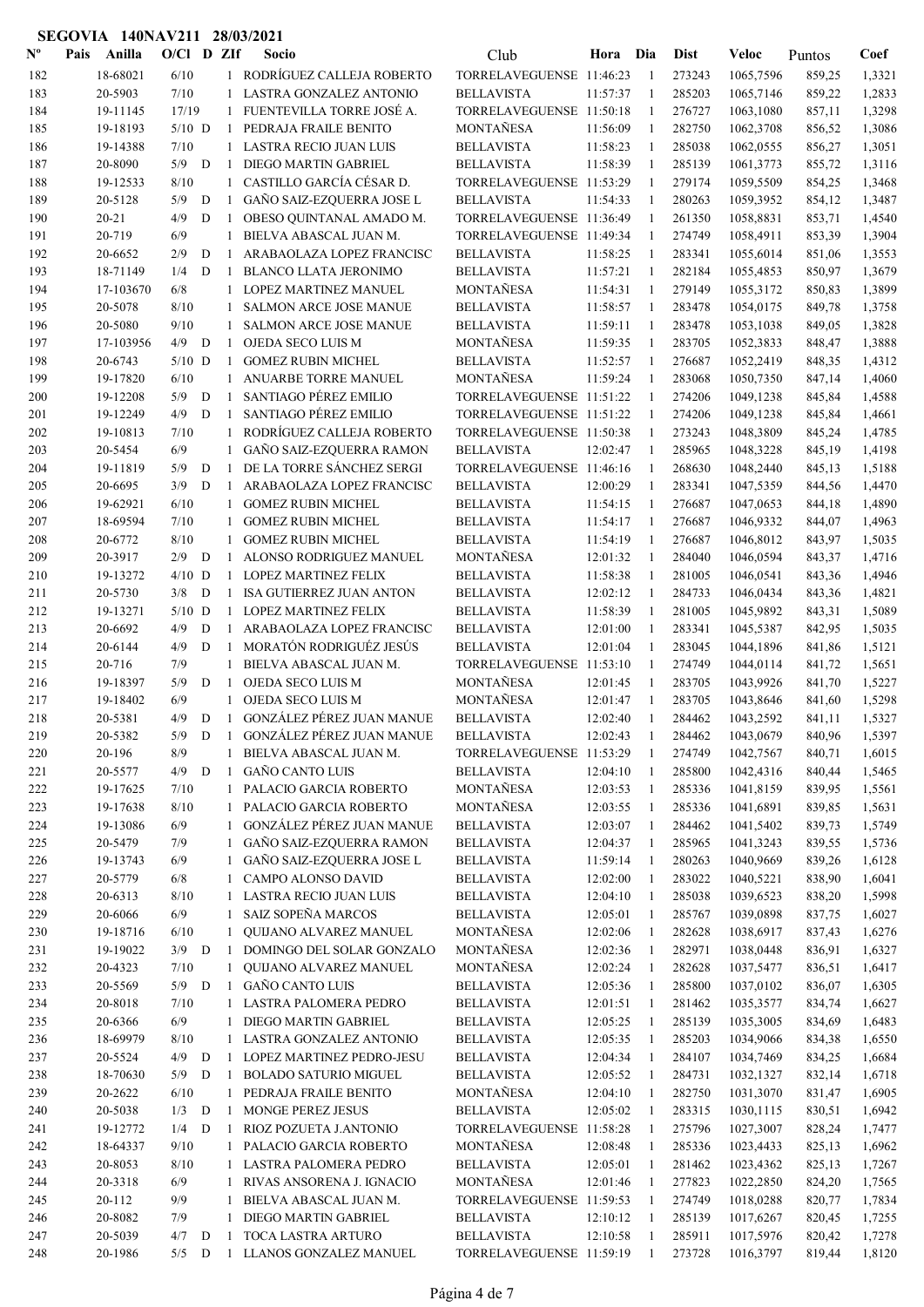| $\mathbf{N}^{\mathbf{o}}$ | Pais | Anilla                | $O/C1$ D ZIf |              |                              | Socio                                                  | Club                                                 | Hora     | Dia                | <b>Dist</b>      | Veloc                | Puntos           | Coef             |
|---------------------------|------|-----------------------|--------------|--------------|------------------------------|--------------------------------------------------------|------------------------------------------------------|----------|--------------------|------------------|----------------------|------------------|------------------|
| 249                       |      | 15-141237             | 6/9          |              |                              | 1 DE LA TORRE SÁNCHEZ SERGI                            | TORRELAVEGUENSE 11:54:19                             |          | $\overline{1}$     | 268630           | 1016,3188            | 819,39           | 1,8539           |
| 250                       |      | 16-119519             | $1/5$ D      |              | 1                            | <b>ABAD REIGADAS JOSÉ</b>                              | TORRELAVEGUENSE 12:07:07                             |          | -1                 | 281308           | 1015,1248            | 818,43           | 1,7774           |
| 251                       |      | 20-1271               | 18/19        |              | 1                            | FUENTEVILLA TORRE JOSÉ A.                              | TORRELAVEGUENSE 12:02:40                             |          | -1                 | 276727           | 1014,8912            | 818,24           | 1,8141           |
| 252                       |      | 18-69257              | 9/10         |              | 1                            | LASTRA PALOMERA PEDRO                                  | <b>BELLAVISTA</b>                                    | 12:07:24 | $\overline{1}$     | 281462           | 1014,6431            | 818,04           | 1,7907           |
| 253                       |      | 19-12029              | $5/9$ D      |              | -1                           | OBESO QUINTANAL AMADO M.                               | TORRELAVEGUENSE 11:48:11                             |          | -1                 | 261350           | 1012,2652            | 816,12           | 1,9361           |
| 254                       |      | 20-3652               | 7/10         |              | 1                            | ANUARBE TORRE MANUEL                                   | MONTAÑESA                                            | 12:10:28 | -1                 | 283068           | 1009,2750            | 813,71           | 1,7946           |
| 255                       |      | 20-4320               | 8/10         |              | 1                            | <b>OUIJANO ALVAREZ MANUEL</b>                          | MONTAÑESA                                            | 12:10:07 | -1                 | 282628           | 1008,9653            | 813,46           | 1,8045           |
| 256                       |      | 20-6145               | 5/9          | D            | $\mathbf{1}$                 | MORATÓN RODRIGUÉZ JESÚS                                | <b>BELLAVISTA</b>                                    | 12:10:45 | -1                 | 283045           | 1008,1745            | 812,82           | 1,8089           |
| 257                       |      | 19-14302              | 9/10         |              | $\mathbf{1}$                 | LASTRA GONZALEZ ANTONIO                                | <b>BELLAVISTA</b>                                    | 12:13:05 | $\mathbf{1}$       | 285203           | 1007,4878            | 812,27           | 1,8022           |
| 258                       |      | 19-13331              | 6/10         |              | 1                            | <b>LOPEZ MARTINEZ FELIX</b>                            | <b>BELLAVISTA</b>                                    | 12:09:16 | 1                  | 281005           | 1006,2246            | 811,25           | 1,8363           |
| 259                       |      | 20-6509               | 5/7          | D            | -1                           | TOCA LASTRA ARTURO                                     | <b>BELLAVISTA</b>                                    | 12:14:29 | -1                 | 285911           | 1005,0185            | 810,28           | 1,8118           |
| 260                       |      | 20-247                | $4/10$ D     |              | $\mathbf{1}$                 | FERNÁNDEZ GONZÁLEZ JAVIER                              | TORRELAVEGUENSE 11:50:33                             |          | 1                  | 261361           | 1003,1126            | 808,74           | 1,9896           |
| 261                       |      | 20-260                | $5/10$ D     |              | $\mathbf{1}$                 | FERNÁNDEZ GONZÁLEZ JAVIER                              | TORRELAVEGUENSE 11:50:49                             |          | -1                 | 261361           | 1002,0870            | 807,92           | 1,9972           |
| 262                       |      | 20-580                | 5/9<br>1/8   | D<br>D       | $\mathbf{1}$                 | TANDEM BLANCA Y MANUEL QU                              | TORRELAVEGUENSE 12:01:19                             |          | $\mathbf{1}$<br>-1 | 271300           | 999,9386             | 806,18           | 1,9314           |
| 263                       |      | 19-19092<br>18-67744  | 1/7          | D            | -1                           | ZAMANILLO DOMINGO PEDRO<br>TANDEM J.J.                 | MONTAÑESA<br>TORRELAVEGUENSE 11:52:34                | 12:06:38 | -1                 | 276315<br>262039 | 998,8493<br>997,9904 | 805,31           | 1,9036<br>2,0150 |
| 264<br>265                |      | 19-10985              | 6/10         |              | $\mathbf{1}$                 | FERNÁNDEZ GONZÁLEZ JAVIER                              | TORRELAVEGUENSE 11:53:00                             |          | $\overline{1}$     | 261361           | 993,7681             | 804,61<br>801,21 | 2,0278           |
| 266                       |      | 20-29                 | 6/9          |              | $\mathbf{1}$                 | OBESO QUINTANAL AMADO M.                               | TORRELAVEGUENSE 11:53:20                             |          | $\mathbf{1}$       | 261350           | 992,4684             | 800,16           | 2,0356           |
| 267                       |      | 19-11039              | 19/19        |              | $\mathbf{1}$                 | FUENTEVILLA TORRE JOSÉ A.                              | TORRELAVEGUENSE 12:08:55                             |          | -1                 | 276727           | 992,1494             | 799,90           | 1,9297           |
| 268                       |      | 18-64824              | 7/10         |              | 1                            | PEDRAJA FRAILE BENITO                                  | MONTAÑESA                                            | 12:16:34 | 1                  | 282750           | 986,6814             | 795,50           | 1,8957           |
| 269                       |      | 19-10975              | 7/10         |              | $\mathbf{1}$                 | FERNÁNDEZ GONZÁLEZ JAVIER                              | TORRELAVEGUENSE 11:54:58                             |          | 1                  | 261361           | 986,3920             | 795,26           | 2,0585           |
| 270                       |      | 19-17038              | 8/10         |              | $\mathbf{1}$                 | PEDRAJA FRAILE BENITO                                  | MONTAÑESA                                            | 12:18:01 | 1                  | 282750           | 981,7140             | 791,49           | 1,9098           |
| 271                       |      | 20-2183               | 9/10         |              | $\mathbf{1}$                 | CASTILLO GARCÍA CÉSAR D.                               | TORRELAVEGUENSE 12:14:55                             |          | 1                  | 279174           | 979,8444             | 789,98           | 1,9414           |
| 272                       |      | 19-13284              | 7/10         |              |                              | <b>LOPEZ MARTINEZ FELIX</b>                            | <b>BELLAVISTA</b>                                    | 12:17:02 | -1                 | 281005           | 978,9978             | 789,30           | 1,9359           |
| 273                       |      | 19-13588              | 6/9          |              |                              | MORATÓN RODRIGUÉZ JESÚS                                | <b>BELLAVISTA</b>                                    | 12:19:57 | -1                 | 283045           | 976,1855             | 787,03           | 1,9290           |
| 274                       |      | 19-13967              | 9/10         |              | $\mathbf{1}$                 | <b>GOMEZ RUBIN MICHEL</b>                              | <b>BELLAVISTA</b>                                    | 12:13:35 | -1                 | 276687           | 975,6815             | 786,63           | 1,9806           |
| 275                       |      | 20-514                | 6/9          |              |                              | TANDEM BLANCA Y MANUEL QU                              | TORRELAVEGUENSE 12:08:43                             |          | -1                 | 271300           | 973,3899             | 784,78           | 2,0273           |
| 276                       |      | 19-14376              | 9/10         |              | 1                            | LASTRA RECIO JUAN LUIS                                 | <b>BELLAVISTA</b>                                    | 12:23:00 | -1                 | 285038           | 972,8259             | 784,33           | 1,9366           |
| 277                       |      | 20-588                | 7/9          |              |                              | TANDEM BLANCA Y MANUEL QU                              | TORRELAVEGUENSE 12:09:23                             |          | -1                 | 271300           | 971,0672             | 782,91           | 2,0420           |
| 278                       |      | 18-70663              | 6/9          |              |                              | <b>BOLADO SATURIO MIGUEL</b>                           | <b>BELLAVISTA</b>                                    | 12:23:49 | -1                 | 284731           | 969,0771             | 781,30           | 1,9527           |
| 279                       |      | 14-100589             | 7/9          |              | 1                            | SAIZ SOPEÑA MARCOS                                     | <b>BELLAVISTA</b>                                    | 12:24:56 | -1                 | 285767           | 968,9207             | 781,18           | 1,9526           |
| 280                       |      | 18-69595              | 10/10        |              | 1                            | <b>GOMEZ RUBIN MICHEL</b>                              | <b>BELLAVISTA</b>                                    | 12:16:23 | -1                 | 276687           | 966,1421             | 778,94           | 2,0239           |
| 281                       |      | 19-17869              | 8/10         |              | 1                            | <b>ANUARBE TORRE MANUEL</b>                            | MONTAÑESA                                            | 12:23:27 | 1                  | 283068           | 964,6209             | 777,71           | 1,9854           |
| 282                       |      | 16-119490             | 1/6          | D            | $\mathbf{1}$                 | SANTANDER OCEJA LUIS FERN                              | MONTAÑESA                                            | 12:18:04 | 1                  | 276384           | 959,4446             | 773,54           | 2,0406           |
| 283                       |      | 19-13326              | 8/10         |              | $\mathbf{1}$                 | <b>LOPEZ MARTINEZ FELIX</b>                            | <b>BELLAVISTA</b>                                    | 12:23:02 | -1                 | 281005           | 958,9523             | 773,14           | 2,0142           |
| 284                       |      | 18-70818              | 5/9          | D            | -1                           | ARABAOLAZA LOPEZ FRANCISC                              | <b>BELLAVISTA</b>                                    | 12:27:05 | -1                 | 283341           | 953,7425             | 768,94           | 2,0047           |
| 285                       |      | 18-66068              | 7/9          |              | $\mathbf{1}$                 | OJEDA SECO LUIS M                                      | <b>MONTAÑESA</b>                                     | 12:28:02 | -1                 | 283705           | 951,9237             | 767,47           | 2,0091           |
| 286                       |      | 19-14044              | 7/8          |              | 1                            | CAMPO ALONSO DAVID                                     | <b>BELLAVISTA</b>                                    | 12:27:27 | 1                  | 283022           | 951,4944             | 767,13           | 2,0210           |
| 287                       |      | 20-4140               | 2/8          | D            |                              | 1 ZAMANILLO DOMINGO PEDRO                              | MONTAÑESA                                            | 12:20:36 | 1                  | 276315           | 950,8431             | 766,60           | 2,0773           |
| 288                       |      | 20-5146               | 7/9          |              | $\mathbf{1}$                 | GAÑO SAIZ-EZQUERRA JOSE L                              | <b>BELLAVISTA</b>                                    | 12:25:08 | -1                 | 280263           | 949,6149             | 765,61           | 2,0552           |
| 289                       |      | 18-67743              | 2/7          | ${\bf D}$    | 1                            | TANDEM J.J.                                            | TORRELAVEGUENSE 12:05:58                             |          | -1                 | 262039           | 949,5313             | 765,54           | 2,2058           |
| 290                       |      | 20-1345               | 4/8          | D            | -1                           | GUTIÉRREZ MERINO J.JAVIER                              | TORRELAVEGUENSE 12:04:49                             |          | -1                 | 257832           | 938,1964             | 756,41           | 2,2495           |
| 291                       |      | 17-100389             | $6/9$        |              | $\mathbf{1}$                 | ARABAOLAZA LOPEZ FRANCISC                              | <b>BELLAVISTA</b>                                    | 12:32:05 | -1                 | 283341           | 937,9564             | 756,21           | 2,0541           |
| 292                       |      | 19-11996              | 2/2          | D            | -1                           | <b>SAIZ PECHERO JAIME</b>                              | TORRELAVEGUENSE 12:23:08                             |          | -1                 | 274658           | 936,9729             | 755,42           | 2,1263           |
| 293                       |      | 20-5784               | $8/8$        |              | 1                            | CAMPO ALONSO DAVID                                     | <b>BELLAVISTA</b>                                    | 12:32:28 | -1                 | 283022           | 935,7130             | 754,40           | 2,0705           |
| 294                       |      | 19-19125              | 3/8          | $\mathbf D$  | 1                            | ZAMANILLO DOMINGO PEDRO                                | MONTAÑESA                                            | 12:26:22 | 1                  | 276315           | 932,3417             | 751,69           | 2,1280           |
| 295                       |      | 19-11271              | $3/7$ D      |              | 1                            | TANDEM J.J.                                            | TORRELAVEGUENSE 12:11:07                             |          | 1                  | 262039           | 932,1361             | 751,52           | 2,2516           |
| 296                       |      | 19-10827              | 8/10<br>9/10 |              | $\mathbf{1}$<br>$\mathbf{1}$ | RODRÍGUEZ CALLEJA ROBERTO                              | TORRELAVEGUENSE 12:23:38<br>TORRELAVEGUENSE 12:23:39 |          | 1<br>$\mathbf{1}$  | 273243           | 930,5585             | 750,25           | 2,1666           |
| 297<br>298                |      | 20-288141<br>18-67493 | 8/10         |              |                              | RODRÍGUEZ CALLEJA ROBERTO<br>FERNÁNDEZ GONZÁLEZ JAVIER | TORRELAVEGUENSE 12:11:22                             |          | $\mathbf{1}$       | 273243<br>261361 | 930,5057<br>928,8982 | 750,20<br>748,91 | 2,1739<br>2,2804 |
| 299                       |      | 20-5061               | 10/10        |              | 1                            | SALMON ARCE JOSE MANUE                                 | <b>BELLAVISTA</b>                                    | 12:38:23 | $\mathbf{1}$       | 283478           | 919,2390             | 741,12           | 2,1095           |
| 300                       |      | 20-5384               | 7/9          |              | 1                            | GONZÁLEZ PÉREZ JUAN MANUE                              | <b>BELLAVISTA</b>                                    | 12:39:28 | -1                 | 284462           | 919,2008             | 741,09           | 2,1092           |
| 301                       |      | 18-70120              | 9/10         |              | 1                            | LOPEZ MARTINEZ FELIX                                   | <b>BELLAVISTA</b>                                    | 12:36:06 | -1                 | 281005           | 918,0170             | 740,14           | 2,1423           |
| 302                       |      | 20-6685               | 7/9          |              |                              | 1 ARABAOLAZA LOPEZ FRANCISC                            | <b>BELLAVISTA</b>                                    | 12:39:14 | -1                 | 283341           | 916,2693             | 738,73           | 2,1317           |
| 303                       |      | 19-11664              | 9/10         |              |                              | 1 GUTIÉRREZ PIÑERA ESTEBAN                             | TORRELAVEGUENSE 12:29:37                             |          | -1                 | 274504           | 916,1840             | 738,66           | 2,2076           |
| 304                       |      | 19-14366              | 10/10        |              |                              | 1 LASTRA RECIO JUAN LUIS                               | <b>BELLAVISTA</b>                                    | 12:41:17 | -1                 | 285038           | 915,6867             | 738,26           | 2,1330           |
| 305                       |      | 20-5409               | 6/9          |              | 1                            | <b>GAÑO CANTO LUIS</b>                                 | <b>BELLAVISTA</b>                                    | 12:42:17 | -1                 | 285800           | 915,1945             | 737,86           | 2,1344           |
| 306                       |      | 20-5588               | 7/9          |              | 1                            | <b>GAÑO CANTO LUIS</b>                                 | <b>BELLAVISTA</b>                                    | 12:42:23 | 1                  | 285800           | 914,9016             | 737,62           | 2,1414           |
| 307                       |      | 20-5716               | 4/8          | $\mathbf D$  | 1                            | ISA GUTIERREZ JUAN ANTON                               | <b>BELLAVISTA</b>                                    | 12:41:37 | -1                 | 284733           | 913,7284             | 736,68           | 2,1564           |
| 308                       |      | 20-5727               | 5/8          | D            | 1                            | <b>ISA GUTIERREZ JUAN ANTON</b>                        | <b>BELLAVISTA</b>                                    | 12:43:00 | -1                 | 284733           | 909,6901             | 733,42           | 2,1634           |
| 309                       |      | 20-136753             | 8/9          |              | $\mathbf{1}$                 | DIEGO MARTIN GABRIEL                                   | <b>BELLAVISTA</b>                                    | 12:43:45 | -1                 | 285139           | 908,8096             | 732,71           | 2,1674           |
| 310                       |      | 20-5374               | 8/9          |              | $\mathbf{1}$                 | GONZÁLEZ PÉREZ JUAN MANUE                              | <b>BELLAVISTA</b>                                    | 12:44:09 | 1                  | 284462           | 905,4974             | 730,04           | 2,1796           |
| 311                       |      | 19-11461              | 5/8          | D            | $\mathbf{1}$                 | GUTIÉRREZ MERINO J.JAVIER                              | TORRELAVEGUENSE 12:15:12                             |          | $\mathbf{1}$       | 257832           | 904,0393             | 728,87           | 2,4124           |
| 312                       |      | 20-5747               | $6/8$        |              | 1                            | ISA GUTIERREZ JUAN ANTON                               | <b>BELLAVISTA</b>                                    | 12:45:14 | -1                 | 284733           | 903,2452             | 728,23           | 2,1915           |
| 313                       |      | 19-12231              | 6/9          |              | 1                            | SANTIAGO PÉREZ EMILIO                                  | TORRELAVEGUENSE 12:34:57                             |          | -1                 | 274206           | 899,1835             | 724,95           | 2,2830           |
| 314                       |      | 20-5542               | 5/9          | $\mathbf{D}$ | $\mathbf{1}$                 | LOPEZ MARTINEZ PEDRO-JESU                              | <b>BELLAVISTA</b>                                    | 12:46:39 | -1                 | 284107           | 897,2272             | 723,37           | 2,2104           |
| 315                       |      | 19-10982              | 9/10         |              |                              | 1 FERNÁNDEZ GONZÁLEZ JAVIER                            | TORRELAVEGUENSE 12:21:47                             |          | -1                 | 261361           | 895,7366             | 722,17           | 2,4105           |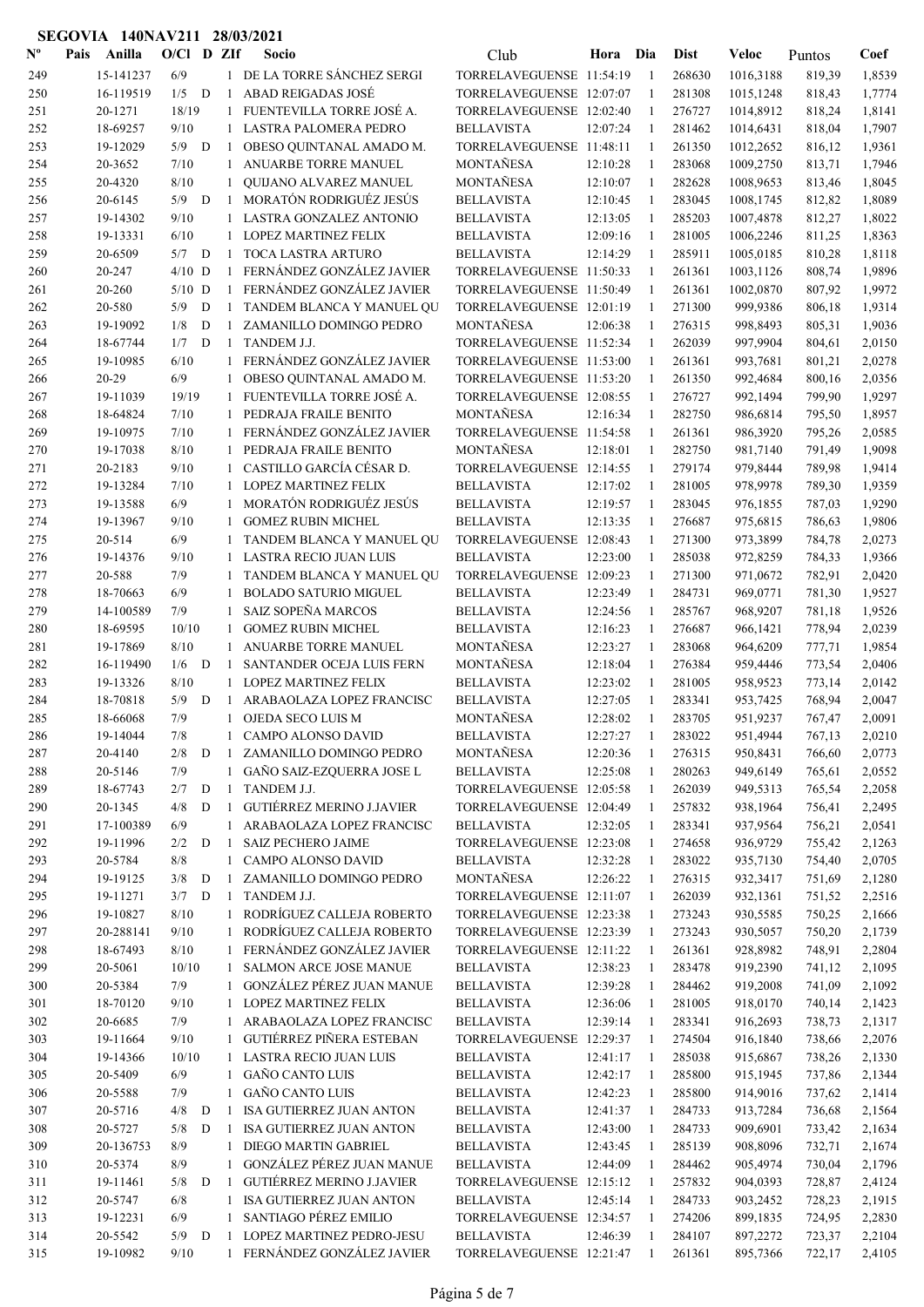| $N^{\text{o}}$ | Pais | Anilla             | $O/Cl$ D $Zlf$ |   |                   | Socio                                               | Club                                  | Hora Dia             |                | <b>Dist</b>      | Veloc                | Puntos           | Coef             |
|----------------|------|--------------------|----------------|---|-------------------|-----------------------------------------------------|---------------------------------------|----------------------|----------------|------------------|----------------------|------------------|------------------|
| 316            |      | 20-5363            | 9/9            |   |                   | 1 GONZÁLEZ PÉREZ JUAN MANUE                         | <b>BELLAVISTA</b>                     | 12:47:51             | -1             | 284462           | 894,9567             | 721,54           | 2,2217           |
| 317            |      | 20-6881            | 2/4            | D | 1                 | <b>BLANCO LLATA JERONIMO</b>                        | <b>BELLAVISTA</b>                     | 12:45:53             | -1             | 282184           | 893,3172             | 720,22           | 2,2468           |
| 318            |      | 19-17087           | 9/10           |   | 1                 | PEDRAJA FRAILE BENITO                               | <b>MONTANESA</b>                      | 12:49:28             | -1             | 282750           | 885,0689             | 713,57           | 2,2493           |
| 319            |      | 19-12336           | 10/10          |   | $\mathbf{1}$      | GUTIÉRREZ PIÑERA ESTEBAN                            | TORRELAVEGUENSE 12:40:43              |                      | $\overline{1}$ | 274504           | 883,4544             | 712,27           | 2,3242           |
| 320            |      | 20-2291            | 7/9            |   | 1                 | DE LA TORRE SÁNCHEZ SERGI                           | TORRELAVEGUENSE 12:34:05              |                      | 1              | 268630           | 883,4092             | 712,23           | 2,3825           |
| 321            |      | 19-17851           | 9/10           |   | 1                 | ANUARBE TORRE MANUEL                                | MONTAÑESA                             | 12:50:57             | -1             | 283068           | 881,9692             | 711,07           | 2,2680           |
| 322            |      | 20-5528            | 6/9            |   |                   | 1 LOPEZ MARTINEZ PEDRO-JESU                         | <b>BELLAVISTA</b>                     | 12:52:17             | -1             | 284107           | 881,5442             | 710,73           | 2,2668           |
| 323            |      | 20-6862            | 3/4            | D | $\mathbf{1}$      | BLANCO LLATA JERONIMO                               | <b>BELLAVISTA</b>                     | 12:52:44             | $\mathbf{1}$   | 282184           | 874,3565             | 704,94           | 2,2893           |
| 324            |      | 18-70662           | 7/9            |   | 1                 | <b>BOLADO SATURIO MIGUEL</b>                        | <b>BELLAVISTA</b>                     | 12:57:39             | -1             | 284731           | 869,0096             | 700,62           | 2,2758           |
| 325            |      | 19-13381           | 8/9            |   | 1                 | <b>BOLADO SATURIO MIGUEL</b>                        | <b>BELLAVISTA</b>                     | 12:57:47             | -1             | 284731           | 868,6561             | 700,34           | 2,2829           |
| 326            |      | 18-63897           | 10/10          |   | 1                 | PEDRAJA FRAILE BENITO                               | MONTAÑESA                             | 12:56:45             | -1             | 282750           | 865,3405             | 697,67           | 2,3059           |
| 327            |      | 20-3400            | 7/9            |   | 1                 | RIVAS ANSORENA J. IGNACIO                           | MONTAÑESA                             | 12:52:31             | 1              | 277823           | 861,4221             | 694,51           | 2,3540           |
| 328            |      | 20-6665            | 7/9            |   | $\mathbf{1}$      | MORATÓN RODRIGUÉZ JESÚS                             | <b>BELLAVISTA</b>                     | 12:58:44             | 1              | 283045           | 861,0170             | 694,18           | 2,3177           |
| 329            |      | 20-5522            | 7/9            |   |                   | LOPEZ MARTINEZ PEDRO-JESU                           | <b>BELLAVISTA</b>                     | 13:00:58             | -1             | 284107           | 858,4158             | 692,08           | 2,3160           |
| 330            |      | 20-8067            | 10/10          |   | 1                 | LASTRA PALOMERA PEDRO                               | <b>BELLAVISTA</b>                     | 12:58:14             | -1             | 281462           | 857,5058             | 691,35           | 2,3449           |
| 331            |      | 15-136477          | 8/9            |   | $\mathbf{1}$      | <b>SAIZ SOPEÑA MARCOS</b>                           | <b>BELLAVISTA</b>                     | 13:03:17             | -1             | 285767           | 857,4296             | 691,29           | 2,3166           |
| 332            |      | 17-99315           | 10/10          |   | 1                 | LASTRA GONZALEZ ANTONIO                             | <b>BELLAVISTA</b>                     | 13:03:12             | $\overline{1}$ | 285203           | 855,9514             | 690,10           | 2,3282           |
| 333            |      | 20-42              | 7/9            |   | 1                 | OBESO QUINTANAL AMADO M.                            | TORRELAVEGUENSE 12:35:30              |                      | -1             | 261350           | 855,4828             | 689,72           | 2,5483           |
| 334            |      | 18-66023           | 9/10           |   | $\mathbf{1}$      | QUIJANO ALVAREZ MANUEL                              | MONTAÑESA                             | 13:00:37             | -1             | 282628           | 854,8510             | 689,21           | 2,3635           |
| 335            |      | 20-5713            | 7/8            |   | 1                 | ISA GUTIERREZ JUAN ANTON                            | <b>BELLAVISTA</b>                     | 13:03:37             | -1             | 284733           | 853,4735             | 688,10           | 2,3531           |
| 336            |      | 18-64664           | 7/8            |   | $\mathbf{1}$      | LOPEZ MARTINEZ MANUEL                               | MONTAÑESA                             | 12:57:15             | 1              | 279149           | 853,0145             | 687,73           | 2,4073           |
| 337            |      | 18-68326           | 2/5            | D | 1                 | <b>ABAD REIGADAS JOSÉ</b>                           | TORRELAVEGUENSE 13:00:08              |                      | -1             | 281308           | 852,1042             | 686,99           | 2,3960           |
| 338            |      | 20-3237            | 4/9            | D | $\mathbf{1}$      | DOMINGO DEL SOLAR GONZALO                           | MONTAÑESA                             | 13:02:07             | -1             | 282971           | 852,0229             | 686,93           | 2,3889           |
| 339            |      | 19-13713           | 8/9            |   | $\mathbf{1}$      | GAÑO SAIZ-EZQUERRA JOSE L                           | <b>BELLAVISTA</b>                     | 12:59:20             | -1             | 280263           | 851,0010             | 686,11           | 2,4192           |
| 340            |      | 19-11205           | 4/7            | D | -1                | TANDEM J.J.                                         | TORRELAVEGUENSE 12:39:44              |                      | -1             | 262039           | 846,0149             | 682,09           | 2,5950           |
| 341            |      | 20-3228            | 5/9            | D | 1                 | DOMINGO DEL SOLAR GONZALO                           | MONTAÑESA                             | 13:06:19             | -1             | 282971           | 841,3826             | 678,35           | 2,4101           |
| 342            |      | 20-2714            | 10/10          |   |                   | 1 PALACIO GARCIA ROBERTO                            | MONTAÑESA                             | 13:09:27             | -1             | 285336           | 840,5833             | 677,71           | 2,3972           |
| 343            |      | 20-3682            | 2/5            | D | $\mathbf{1}$      | PINEY ROMAN VICENTE                                 | MONTAÑESA                             | 13:07:18             | -1             | 283484           | 840,4506             | 677,60           | 2,4199           |
| 344            |      | 20-3936            | 3/9            | D | -1                | ALONSO RODRIGUEZ MANUEL                             | MONTAÑESA                             | 13:08:14             | $\overline{1}$ | 284040           | 839,7753             | 677,05           | 2,4222           |
| 345            |      | 20-3896            | 4/9            | D | $\mathbf{1}$      | ALONSO RODRIGUEZ MANUEL                             | MONTAÑESA                             | 13:08:29             | $\mathbf{1}$   | 284040           | 839,1551             | 676,55           | 2,4292           |
| 346            |      | 20-871             | 5/9            | D | 1                 | ALONSO RODRIGUEZ MANUEL<br>ABAD REIGADAS JOSÉ       | MONTAÑESA                             | 13:08:30             | -1             | 284040           | 839,1137             | 676,52           | 2,4363           |
| 347            |      | 19-11774           | 3/5            | D | 1<br>$\mathbf{1}$ |                                                     | TORRELAVEGUENSE 13:07:22<br>MONTAÑESA |                      | -1<br>-1       | 281308<br>283484 | 833,8346             | 672,26           | 2,4670           |
| 348            |      | 20-3661<br>20-6187 | 3/5<br>8/9     | D | $\mathbf{1}$      | PINEY ROMAN VICENTE<br>MORATÓN RODRIGUÉZ JESÚS      | <b>BELLAVISTA</b>                     | 13:10:58<br>13:10:49 | -1             |                  | 831,4127             | 670,31           | 2,4552           |
| 349            |      | 20-4312            | 10/10          |   | 1                 |                                                     | MONTAÑESA                             | 13:10:51             | -1             | 283045<br>282628 | 830,4905             | 669,57           | 2,4660           |
| 350            |      | 20-567             | 8/9            |   | $\mathbf{1}$      | QUIJANO ALVAREZ MANUEL<br>TANDEM BLANCA Y MANUEL QU | TORRELAVEGUENSE 12:57:57              |                      | 1              | 271300           | 829,1859<br>827,2603 | 668,52<br>666,96 | 2,4768           |
| 351<br>352     |      | 18-68431           | 6/8            |   | $\mathbf{1}$      | <b>GUTIÉRREZ MERINO J.JAVIER</b>                    | TORRELAVEGUENSE 12:44:29              |                      | 1              | 257832           | 819,8590             | 661,00           | 2,5875<br>2,7305 |
| 353            |      | 20-5355            | $2/3$ D 1      |   |                   | <b>MONGE PEREZ JESUS</b>                            | <b>BELLAVISTA</b>                     | 13:18:05             |                | 283315           | 813,9287             |                  | 2,4919           |
| 354            |      | 20-6849            | 4/4            | D |                   | 1 BLANCO LLATA JERONIMO                             | <b>BELLAVISTA</b>                     | 13:17:00             | -1             | 282184           | 813,2104             | 656,22<br>655,64 | 2,5090           |
| 355            |      | 19-19028           | 4/8            | D | 1                 | ZAMANILLO DOMINGO PEDRO                             | MONTAÑESA                             | 13:12:28             | 1              | 276315           | 806,8376             | 650,50           | 2,5695           |
| 356            |      | 19-19119           | 5/8            | D | 1                 | ZAMANILLO DOMINGO PEDRO                             | MONTAÑESA                             | 13:14:31             | -1             | 276315           | 802,0367             | 646,63           | 2,5768           |
| 357            |      | 18-65809           | 2/8            | D | 1                 | CASTILLO DE LA HOZ VICTOR                           | MONTAÑESA                             | 13:12:09             | -1             | 274372           | 801,9056             | 646,52           | 2,6023           |
| 358            |      | 20-3717            | 3/8            | D | $\mathbf{1}$      | CASTILLO DE LA HOZ VICTOR                           | MONTAÑESA                             | 13:12:15             | -1             | 274372           | 801,6713             | 646,33           | 2,6096           |
| 359            |      | 19-14447           | 9/9            |   |                   | 1 SAIZ SOPEÑA MARCOS                                | <b>BELLAVISTA</b>                     | 13:27:15             | -1             | 285767           | 799,9076             | 644,91           | 2,5125           |
| 360            |      | 20-8074            | 9/9            |   | $\mathbf{1}$      | DIEGO MARTIN GABRIEL                                | <b>BELLAVISTA</b>                     | 13:28:31             | 1              | 285139           | 795,3298             | 641,22           | 2,5251           |
| 361            |      | 20-475             | 8/9            |   | $\mathbf{1}$      | DE LA TORRE SÁNCHEZ SERGI                           | TORRELAVEGUENSE 13:08:21              |                      | 1              | 268630           | 793,9412             | 640,10           | 2,6877           |
| 362            |      | 20-3204            | 6/9            |   | 1                 | DOMINGO DEL SOLAR GONZALO                           | MONTAÑESA                             | 13:27:42             | -1             | 282971           | 791,0847             | 637,80           | 2,5586           |
| 363            |      | 20-5579            | 8/9            |   | $\mathbf{1}$      | <b>GAÑO CANTO LUIS</b>                              | <b>BELLAVISTA</b>                     | 13:34:21             | -1             | 285800           | 784,4106             | 632,42           | 2,5402           |
| 364            |      | 19-16844           | 1/6            | D | -1                | <b>TANDEM MERINO-ROVIRA</b>                         | <b>REINOSANO</b>                      | 12:26:19             | 1              | 231032           | 779,6794             | 628,60           | 3,1511           |
| 365            |      | 20-7137            | 2/6            | D | $\mathbf{1}$      | TANDEM MERINO-ROVIRA                                | <b>REINOSANO</b>                      | 12:26:26             | -1             | 231032           | 779,3725             | 628,36           | 3,1597           |
| 366            |      | 20-3715            | 4/8            | D | $\mathbf{1}$      | CASTILLO DE LA HOZ VICTOR                           | MONTAÑESA                             | 13:22:34             | -1             | 274372           | 778,2131             | 627,42           | 2,6679           |
| 367            |      | 19-19327           | 6/9            |   | $\mathbf{1}$      | ALONSO RODRIGUEZ MANUEL                             | MONTAÑESA                             | 13:35:16             | $\mathbf{1}$   | 284040           | 777,6237             | 626,95           | 2,5841           |
| 368            |      | 18-65801           | 5/8            | D | -1                | CASTILLO DE LA HOZ VICTOR                           | MONTAÑESA                             | 13:23:12             | -1             | 274372           | 776,8177             | 626,30           | 2,6825           |
| 369            |      | 20-4098            | $6/8$          |   | $\mathbf{1}$      | ZAMANILLO DOMINGO PEDRO                             | MONTAÑESA                             | 13:25:56             | -1             | 276315           | 776,3111             | 625,89           | 2,6709           |
| 370            |      | 19-18314           | 6/8            |   | 1                 | CASTILLO DE LA HOZ VICTOR                           | MONTAÑESA                             | 13:24:35             | 1              | 274372           | 773,7871             | 623,85           | 2,6971           |
| 371            |      | 17-103636          | 7/9            |   | $\mathbf{1}$      | DOMINGO DEL SOLAR GONZALO                           | MONTAÑESA                             | 13:39:19             | -1             | 282971           | 766,2015             | 617,74           | 2,6222           |
| 372            |      | 20-5410            | 9/9            |   | $\mathbf{1}$      | <b>GAÑO CANTO LUIS</b>                              | <b>BELLAVISTA</b>                     | 13:43:37             | -1             | 285800           | 764,9552             | 616,73           | 2,6032           |
| 373            |      | 20-2052            | 10/10          |   | $\mathbf{1}$      | RODRÍGUEZ CALLEJA ROBERTO                           | TORRELAVEGUENSE 13:27:16              |                      | $\mathbf{1}$   | 273243           | 764,8153             | 616,62           | 2,7302           |
| 374            |      | 18-67476           | 7/8            |   | $\mathbf{1}$      | <b>GUTIÉRREZ MERINO J.JAVIER</b>                    | TORRELAVEGUENSE 13:19:43              |                      | -1             | 257832           | 737,2597             | 594,40           | 2,9011           |
| 375            |      | 19-18341           | 8/9            |   | 1                 | DOMINGO DEL SOLAR GONZALO                           | MONTAÑESA                             | 14:03:02             | 1              | 282971           | 719,9669             | 580,46           | 2,6504           |
| 376            |      | 19-12236           | 7/9            |   | 1                 | SANTIAGO PÉREZ EMILIO                               | TORRELAVEGUENSE 13:53:05              |                      | 1              | 274206           | 715,7868             | 577,09           | 2,7425           |
| 377            |      | 20-3933            | 7/9            |   |                   | 1 ALONSO RODRIGUEZ MANUEL                           | MONTAÑESA                             | 14:08:57             | -1             | 284040           | 711,9689             | 574,01           | 2,6546           |
| 378            |      | 16-113662          | 6/7            |   | $\mathbf{1}$      | TOCA LASTRA ARTURO                                  | <b>BELLAVISTA</b>                     | 14:14:16             | -1             | 285911           | 707,2337             | 570,19           | 2,6442           |
| 379            |      | 20-6672            | 8/9            |   | 1                 | ARABAOLAZA LOPEZ FRANCISC                           | <b>BELLAVISTA</b>                     | 14:12:26             | -1             | 283341           | 704,0694             | 567,64           | 2,6752           |
| 380            |      | 20-3931            | 8/9            |   | 1                 | ALONSO RODRIGUEZ MANUEL                             | MONTAÑESA                             | 14:30:05             | -1             | 284040           | 676,1516             | 545,13           | 2,6757           |
| 381            |      | 20-4102            | 7/8            |   | 1                 | ZAMANILLO DOMINGO PEDRO                             | MONTAÑESA                             | 14:18:57             | 1              | 276315           | 675,6694             | 544,75           | 2,7577           |
| 382            |      | 19-10954           | 10/10          |   | $\mathbf{1}$      | FERNÁNDEZ GONZÁLEZ JAVIER                           | TORRELAVEGUENSE 14:01:11              |                      | $\mathbf{1}$   | 261361           | 668,1292             | 538,67           | 2,9232           |